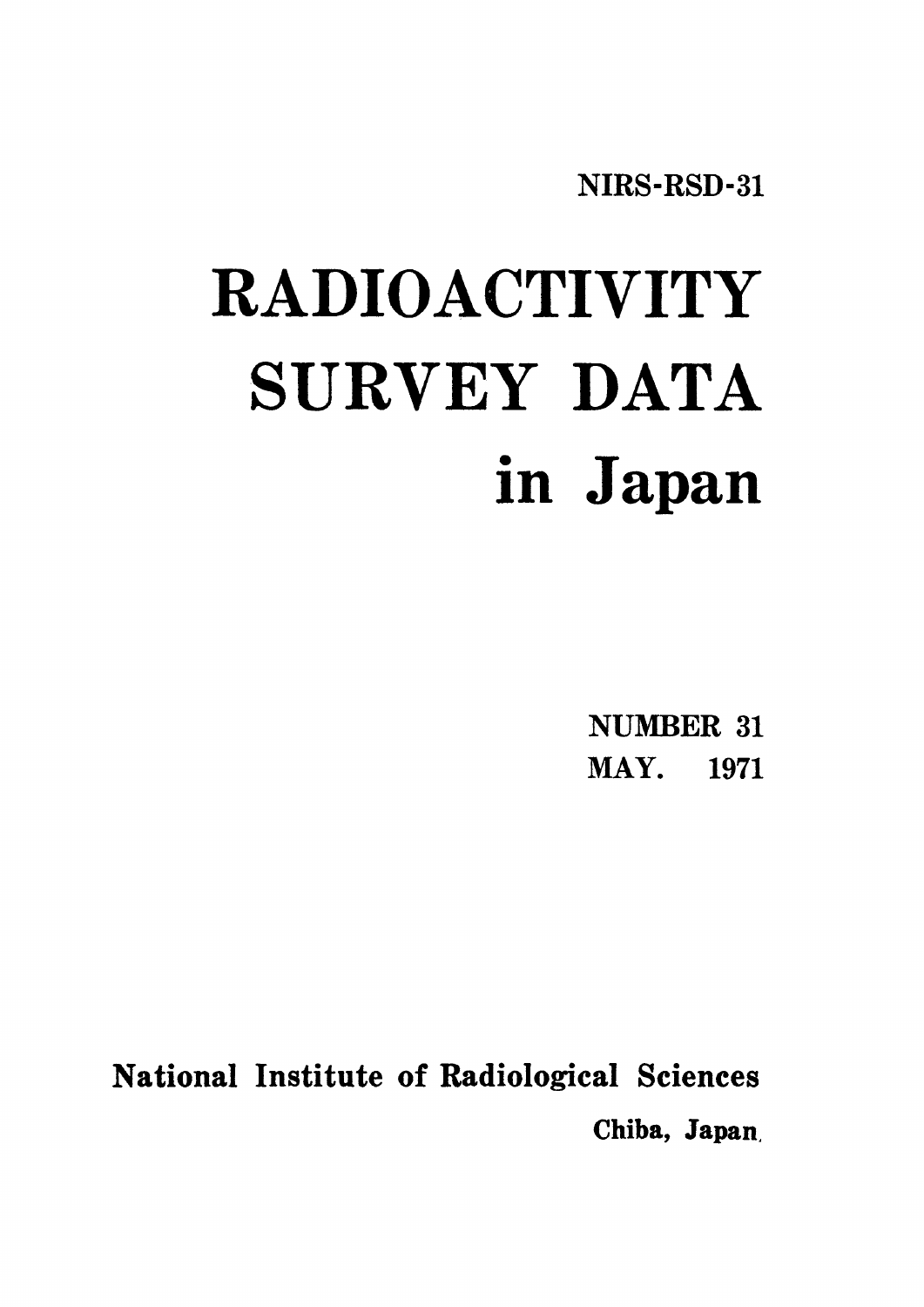## Radioactivity Survey D inJapam

Number 31

May1971

### Contents

### Meteorological Data

| Monthly and Cumulative Deposits of Strontium-90 and Cesium-137                                                                                                                |  |
|-------------------------------------------------------------------------------------------------------------------------------------------------------------------------------|--|
| Dietary Data                                                                                                                                                                  |  |
| Strontium-90 and Cesium-137 in Vegetables<br>(Japan Analytical Chemistry Research Institute) (1999) (1998) (1998) (1998) (1998) (1998) (1998) (1998) (1998)                   |  |
| Strontium-90 and Cesium-137 in Tea<br>(Japan Analytical Chemistry Research Institute) (1999) (1998) (1998) (1999) (1999) (1999) (1999) (19                                    |  |
| Water Data                                                                                                                                                                    |  |
| Strontium-90 and Cesium-137 in Source Water                                                                                                                                   |  |
| Strontium-90 and Cesium-137 in Potable Rain Water used by Lighthouses<br>(Japan Analytical Chemistry Research Institute) (1999) (1998) (1998) (1998) (1998) (1998) (1998) (19 |  |
| <b>Fish Data</b>                                                                                                                                                              |  |
| The Concentrations of Strontium-90 and Cesium-137 in Marine Fish<br>(National Institute of Radiological Sciences) (and the continuum continuum control of the 15              |  |

National Institute of Radiological Sciences, Chiba, Japan Science and Technology Agency, Japan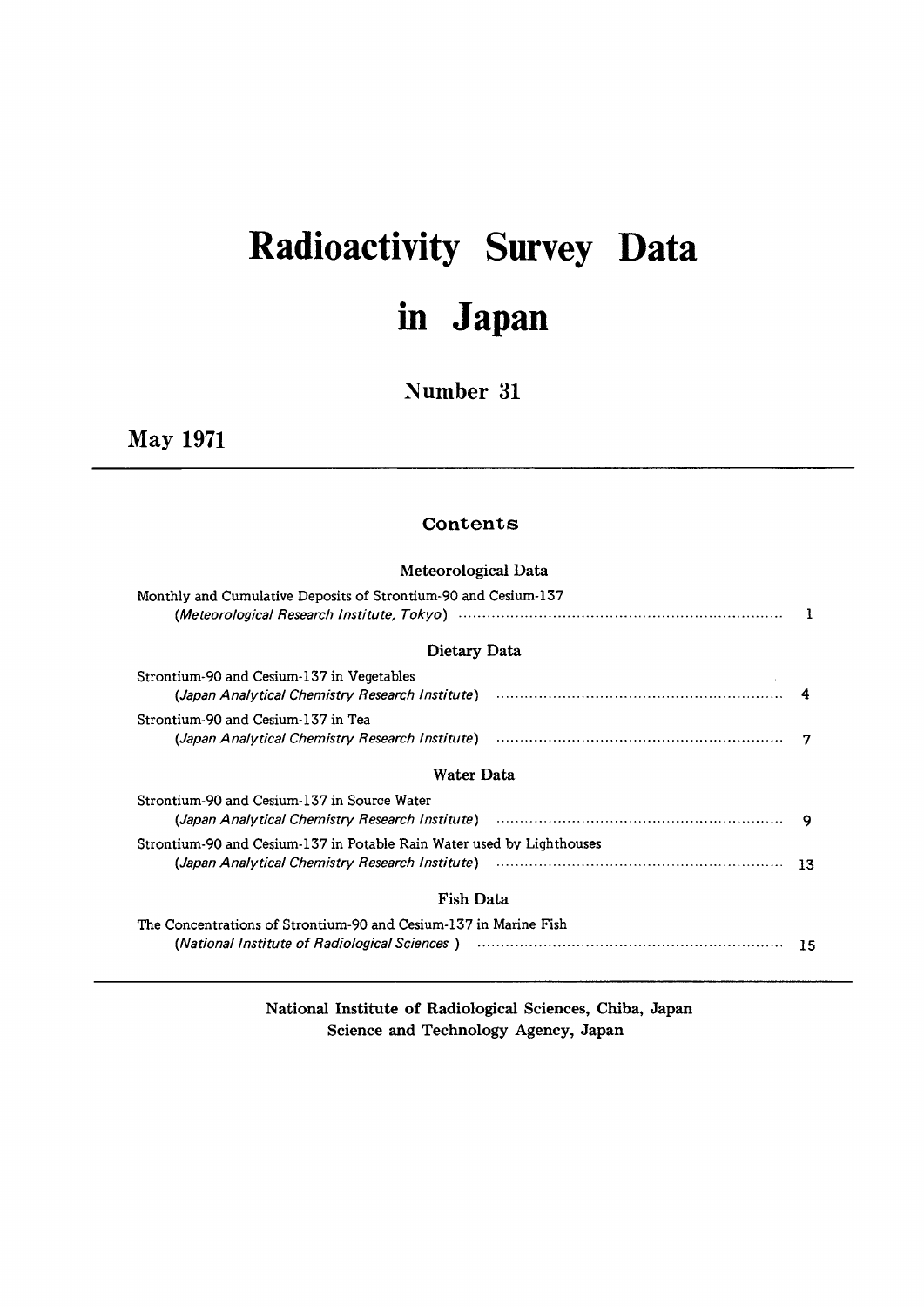### Meteorological Data

### Monthly and Cumulative Deposits of Strontium-90 and Cesium・137

### (Meteorological Research Institute, Tokyo)

Since 1954, rain and fallout dust have been collected monthly, in a receiver (collected area  $1m<sup>2</sup>$ ) at the Meteorological Research Institute, Tokyo, to determine the content of Strontium-90 and Cesium-137. 0ther samples collected monthly(receiver collection area,  $0.5m<sup>2</sup>$ ) at 6 stations located throughout Japan, have also been analyzed.

Locations of the stations are shown in Figure 1. The results of observation during the period from January to December 1970 are shown in Table 1 and 2. Total cumulative deposits of Strontium-90 and Cesium-137 in Tokyo reserched the levels of 73.3 and 193.4 mCi/ $km^2$  respectively, at the end of Dec. 1970.

Table 1: Monthly Deposits of  $90$ Sr and  $137$ Cs-Jan. to Dec. 1970by Y. Miyake, K. Saruhashi, Y. Katsuragi and T. Kanazawa (Meteorological Research Institute, Tokyo)

|           |                                | Sapporo               |                                   | Akita                 |                                   | Sendai                |
|-----------|--------------------------------|-----------------------|-----------------------------------|-----------------------|-----------------------------------|-----------------------|
|           | 90Sr<br>(mCi/km <sup>2</sup> ) | Precipitation<br>(mm) | $90$ Sr<br>(mCi/km <sup>2</sup> ) | Precipitation<br>(mm) | $90$ Sr<br>(mCi/km <sup>2</sup> ) | Precipitation<br>(mm) |
| Jan. 1970 | 0.04                           | 74.2                  | 0.11                              | 142.8                 | 0.03                              | 47.6                  |
| Feb.      | 0.08                           | 122.2                 | 0.26                              | 144.5                 | 0.04                              | 38.5                  |
| Mar.      | 0.09                           | 150.9                 | 0.27                              | 93.5                  | 0.03                              | 44.0                  |
| Apr.      | 0.05                           | 82.8                  | 0.10                              | 107.0                 | 0.06                              | 44.5                  |
| May       | 0.14                           | 40.1                  | 0.19                              | 49.5                  | 0.22                              | 148.0                 |
| June      | 0.22                           | 97.2                  | 0.17                              | 53.0                  | 0.12                              | 62.5                  |
| July      | 0.08                           | 74.2                  | 0.12                              | 58.0                  | 0.11                              | 70.5                  |
| Auq.      | 0.05                           | 102.6                 | 0.08                              | 91.0                  | 0.06                              | 83.0                  |
| Sept.     | 0.08                           | 205.7                 | 0.13                              | 185.0                 | 0.06                              | 97.0                  |
| Oct.      | 0.08                           | 80.3                  | 0.20                              | 164.0                 | 0.05                              | 79.5                  |
| Nov.      | 0.10                           | 81.0                  | 0.10                              | 96.5                  | 0.02                              | 125.5                 |
| Dec.      | 0.06                           | 72.0                  | 0.16                              | 143.0                 | 0.02                              | 6.5                   |
| Sum       | 1.062                          | 1153.2                | 1.88                              | 1327.8                | 0.81                              | 852.1                 |

(Continued from Table 8, Issue No. 28, of this Publication)

\* Sapporo (Sapporo District Central Meteorological Observatory) Location: 43°03'N, 141°20'E (16.9m)

\*\* Akita (Akita District Meteorological Observatory) Location: 39°03'N, 140°06'E (9.1m)

 $***$ Sendai (Sendai District Central Meteorological Observatory) Location: 38°16'N, 140°54'E (38.4m)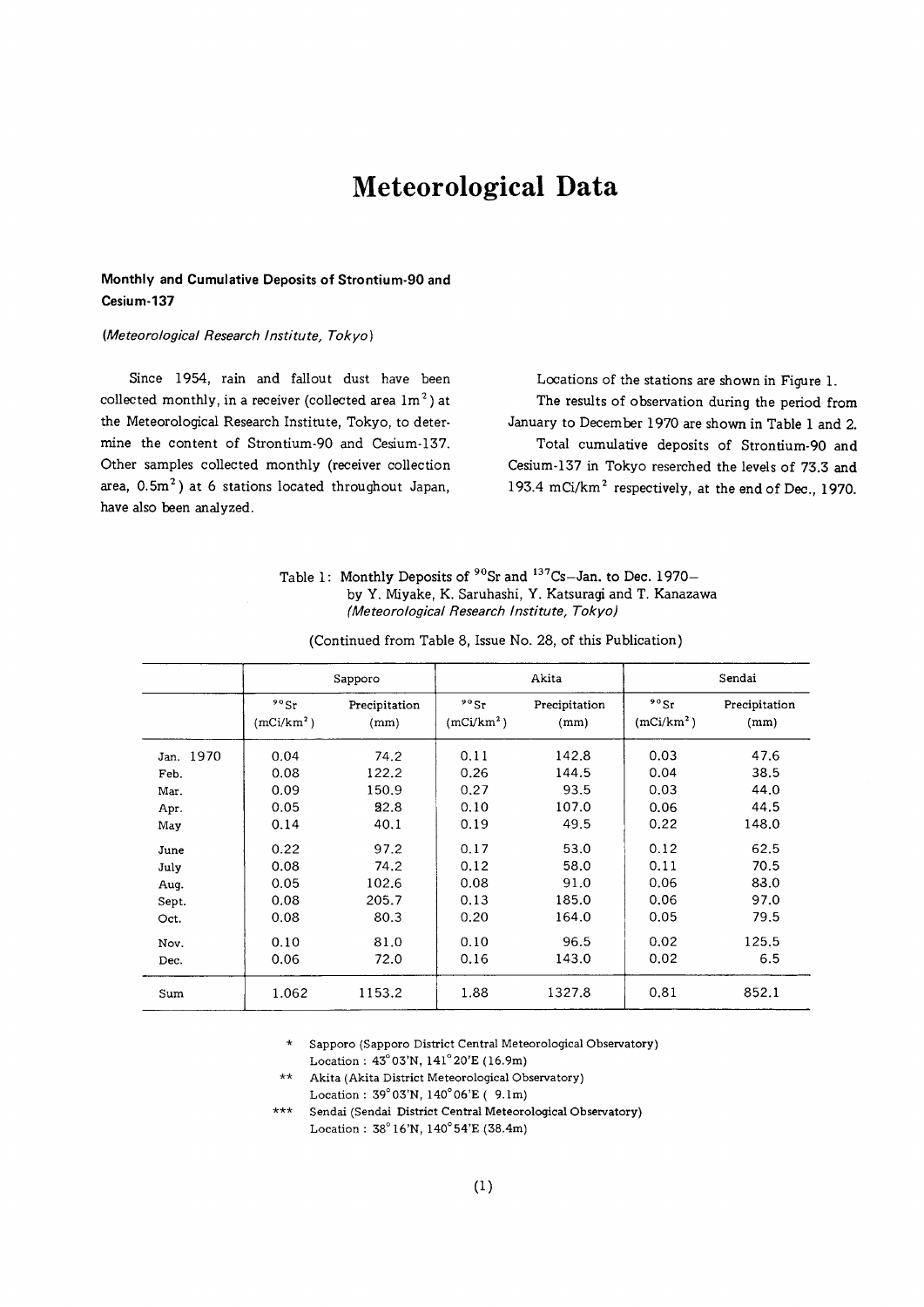|           |                                   | Tokyo                 |                                   | Osaka                 |                                   | Fukuoka               |
|-----------|-----------------------------------|-----------------------|-----------------------------------|-----------------------|-----------------------------------|-----------------------|
|           | $90$ Sr<br>(mCi/km <sup>2</sup> ) | Precipitation<br>(mm) | $90$ Sr<br>(mCi/km <sup>2</sup> ) | Precipitation<br>(mm) | $90$ Sr<br>(mCi/km <sup>2</sup> ) | Precipitation<br>(mm) |
| Jan. 1970 | 0.02                              | 58.0                  | 0.02                              | 44.8                  | 0.03                              | 36.9                  |
| Feb.      | 0.05                              | 30.5                  | 0.05                              | 58.4                  | 0.05                              | 56.6                  |
| Mar.      | 0.04                              | 50.0                  | 0.05                              | 50.5                  |                                   | 25.0                  |
| Apr.      | 0.13                              | 94.0                  | 0.10                              | 221.5                 | 0.18                              | 162.3                 |
| May       | 0.21                              | 161.5                 | 0.14                              | 98.6                  | 0.15                              | 192.9                 |
| June      | 0.39                              | 218.0                 | 0.25                              | 322.9                 | 0.21                              | 314.6                 |
| July      | 0.16                              | 118.0                 | 0.05                              | 135.4                 | 0.15                              | 139.9                 |
| Aug.      | 0.03                              | 20.0                  | 0.03                              | 52.3                  | 0.03                              | 137.3                 |
| Sept.     | 0.06                              | 86.0                  | 0.04                              | 205.9                 | 0.06                              | 184.1                 |
| Oct.      | 0.09                              | 98.5                  | 0.05                              | 94.5                  | 0.09                              | 154.3                 |
| Nov.      | 0.05                              | 144.5                 | 0.02                              | 107.0                 | 0.04                              | 60.2                  |
| Dec.      | 0.03                              | 30.5                  | 0.02                              | 45.0                  | 0.08                              | 19.6                  |
| Sum       | 1.23                              | 1109.5                | 0.81                              | 1436.8                | (1.07)                            | 1483.7                |

 $\star$ Tokyo (Tokyo District Central Meteorological Observatory) Location:  $35^{\circ}41'N$ ,  $139^{\circ}46'E(4.1m)$ 

\*\* Osaka (Osaka District Central Meteorological Observatory) Location:  $34^{\circ}39'N$ ,  $135^{\circ}32'E$  (6.7m)

\*\*\* Fukuoka (Fukuoka District Central Meteorological Observatory) Location:  $33^{\circ}35'N$ ,  $130^{\circ}23'E(2.1m)$ 

|  |  |  | Table 2: Monthly Deposit of <sup>90</sup> Sr and <sup>137</sup> Cs in Meteorological Research Institue, Tokyo |  |  |
|--|--|--|---------------------------------------------------------------------------------------------------------------|--|--|
|  |  |  | $-$ Jan. to Dec. 1970 $-$                                                                                     |  |  |

by Y. Miyake, K. Saruhashi, Y. Katsurag<br>T.Katsurag (Meteorological Research Institute, Tokyo)

|           | 90Sr<br>(mCi/km <sup>2</sup> ) | 137Cs<br>(mCi/km <sup>2</sup> ) | 137Cs/90Sr | $89$ Sr/ $90$ Sr | Precipitation<br>(mm) |
|-----------|--------------------------------|---------------------------------|------------|------------------|-----------------------|
| Jan. 1970 | 0.022                          | 0.073                           | 3.3        | 5.2              | 74.6                  |
| Feb.      | 0.035                          | 0.081                           | 2.3        | 4.6              | 40.4                  |
| Mar.      | 0.044                          | 0.120                           | 2.7        | 4.6              | 51.0                  |
| Apr.      | 0.124                          | 0.318                           | 2.6        | 5.0              | 95.4                  |
| May       | 0.236                          | 0.462                           | 2.0        | 4.6              | 150.9                 |
| June      | 0.542                          | 0.960                           | 1.8        | 4.0              | 209.5                 |
| July      | 0.159                          | 0.303                           | 1.9        | 2.6              | 56.3                  |
| Aug.      | 0.041                          | 0.116                           | 2.8        | 2.4              | 62.9                  |
| Sept.     | 0.081                          | 0.121                           | 1.5        | 1.6              | 84.5                  |
| Oct.      | 0.072                          | 0.102                           | 1.4        | 0.8              | 100.9                 |
| No.v      | 0.051                          | 0.084                           | 1.7        | 1.8              | 127.2                 |
| Dec.      | 0.026                          | 0.026                           | 1.0        | 0.4              | 28.5                  |
| Sum       | 1.433                          | 2.766                           | 1.9        |                  | 1082.1                |

 $\star$  Tokyo (Meteorological Research Institute, Tokyo)

Location:  $35^{\circ}\,42^{\prime} \mathrm{N},\,139^{\circ}\,39^{\prime}\mathrm{E}$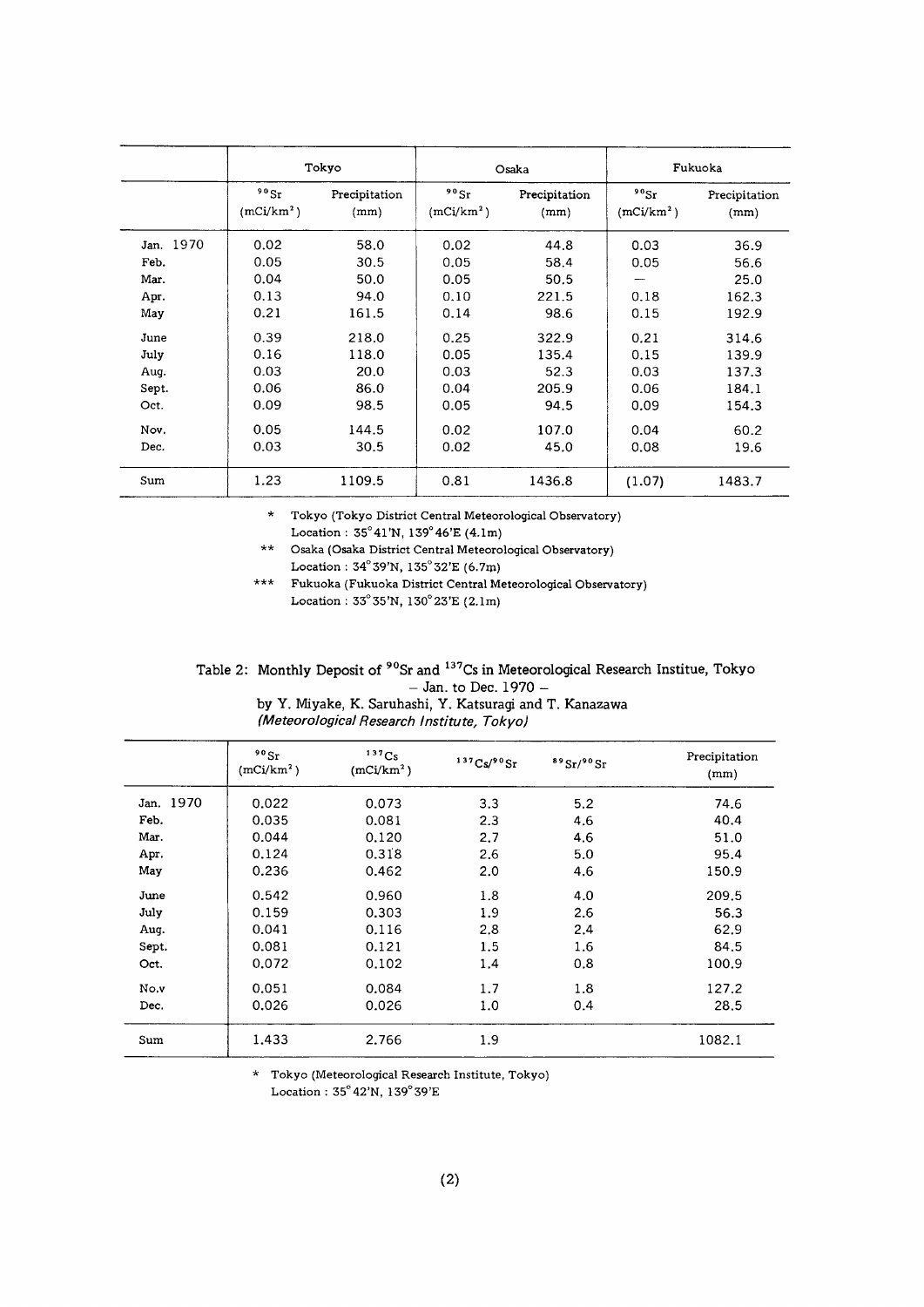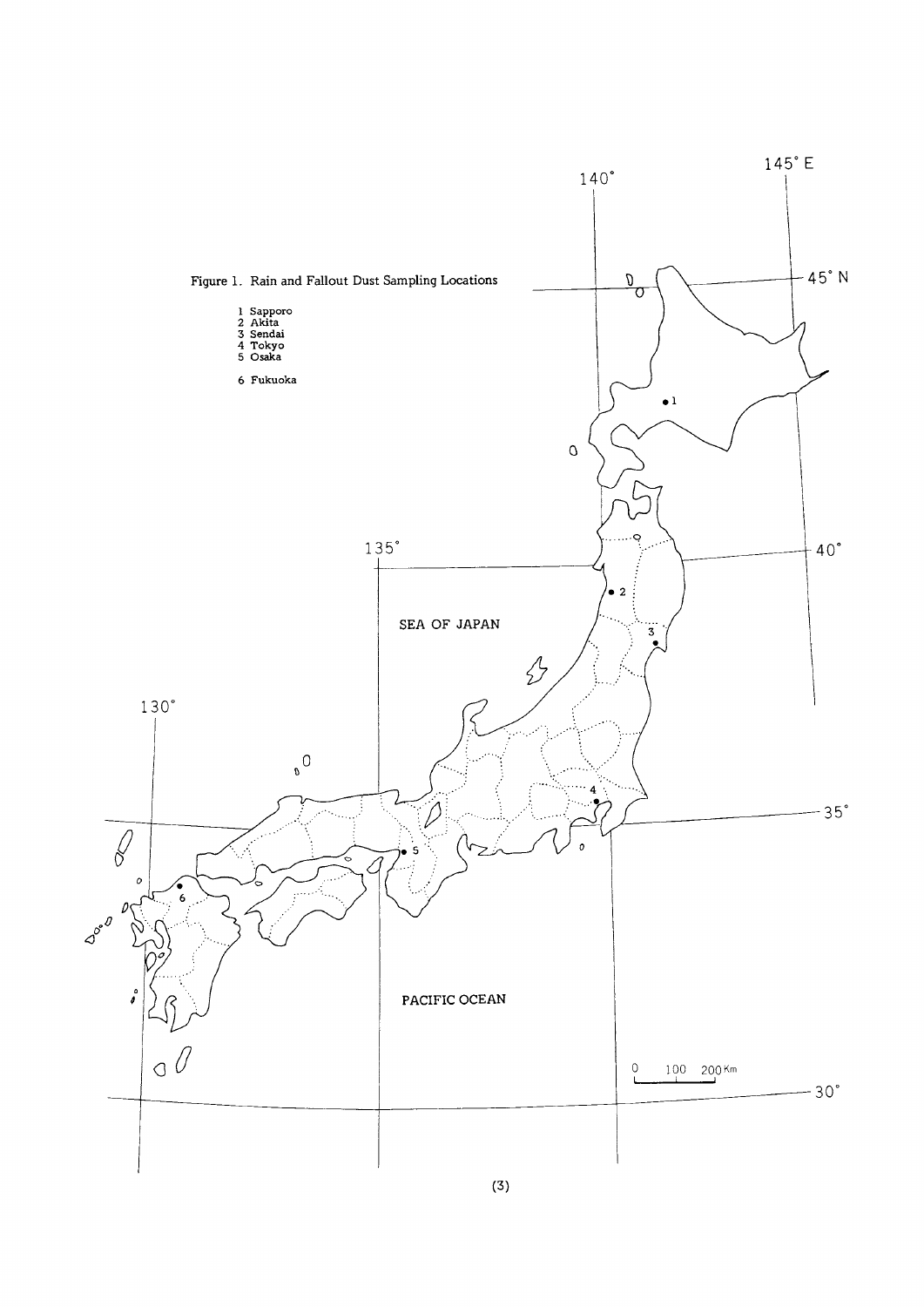### Dietary Data

#### Strontium-90 and Cesium-137 in Vegetables

#### (Japan Analytical Chemistry Research Institute)

Japan Analytical Chemistry Research Institute has analyzed the strontium-90 and cesium-137 content in vegetables obtained from 12 prefectures. Sampling locations are shown in Figure (3). The samples were taken twice at the same location during the harvest period. At the prefectural public health laboratories, several kgs of the fresh vegetable samples were washed with water, and the inedible parts removed, then only

the edible parts ashed at 450°C. These samples were then sent to Japan Analytical Chemistry Research Institute and analyzed for strontium-90 and cesium-137 content, using the method recommended by Science and Technology Agency.

Results obtained during the period from May 1970 to March 1971 are shown in Table (3).

Table 3. <sup>90</sup> Sr and <sup>137</sup>Cs in Vegtables  $-$  Apr. 1970 to Jan. 1971  $$ by T. Asari, M. Chiba and M. Kuroda (Japan Analytical Chemistry Research Institute)

|  |  |  |  |  |  |  |  | (Continued from Table 6, Issue No. 27 of this Publication) |  |
|--|--|--|--|--|--|--|--|------------------------------------------------------------|--|
|--|--|--|--|--|--|--|--|------------------------------------------------------------|--|

|                                   | Month                |            | Compornent (% by Weight) |         |      | $90$ Sr                                           | 137Cs      |     |
|-----------------------------------|----------------------|------------|--------------------------|---------|------|---------------------------------------------------|------------|-----|
| Location                          | Harvested            | Ash $(\%)$ | Ca (%)                   | $K(\%)$ |      | $\overline{(pCi/kg) (pCi/gCa)} (pCi/kg) (pCi/gK)$ |            |     |
| (Spinach)                         |                      |            |                          |         |      |                                                   |            |     |
| Toyota AICHI                      | Apr. '70             | 1.05       | 0.05                     | 0.37    | 8.0  | 16.0                                              | 6.6        | 1.8 |
| Akabane<br>$\boldsymbol{\mu}$     | $\cdot$              | 1.07       | 0.06                     | 0.37    | 21.7 | 36.1                                              | 9.2        | 2.5 |
| Fukushima FUKUSHIMA               | May '70              | 2.38       | 0.32                     | 0.73    | 26.1 | 8.2                                               | 9.5        | 1,3 |
| Futaba<br>$\boldsymbol{\cdot}$    | $\mathbf{r}$         | 2.10       | 0.12                     | 0.70    | 11.7 | 9.7                                               | 7.9        | 1.1 |
| Fukui FUKUI                       | $\cdot$              | 1.40       | 0.09                     | 0.46    | 17.8 | 19.8                                              | 12.0       | 2.6 |
| Tzuruqa FUKUI                     | $\cdot$              | 1.43       | 0.12                     | 0.44    | 38,0 | 31.7                                              | 15.6       | 3.5 |
| Tottori TOTTORI                   | $\ddot{\phantom{a}}$ | 1.36       | 0.10                     | 0.44    | 35.4 | 35.4                                              | 10.6       | 2.4 |
| Kurayoshi<br>$\sim$ 11            | $\cdot$              | 1.32       | 0.12                     | 0.46    | 29.5 | 24.6                                              | 9.0        | 2.0 |
| Sapporo HOKKAIDO                  | June '70             | 1.29       | 0.08                     | 0.47    | 12.1 | 15.1                                              | 5.8        | 1.2 |
| Asahikawa<br>$\boldsymbol{\cdot}$ | $\cdot$              | 1.60       | 0.12                     | 0.59    | 24.2 | 20.1                                              | 17.5       | 3.0 |
| Fukuoka FUKUOKA                   | $\cdots$             | 1.13       | 0.11                     | 0.42    | 10.1 | 9.2                                               | 7.5        | 1.8 |
| Shime<br>$\bar{\phantom{a}}$      | $\cdot$              | 1.19       | 0.14                     | 0.34    | 13.4 | 9.6                                               | 8.4        | 2.5 |
| Sapporo HOKKAIDO                  | Oct. '70             | 1.42       | 0.06                     | 0.54    | 13.5 | 22.6                                              | 6.1        | 1.1 |
| Asahikawa<br>$\pmb{\cdot}$        | $\mathbf{r}$         | 1.42       | 0.03                     | 0.50    | 13.4 | 44.6                                              | 2.3        | 0.5 |
| Akabane AICHI                     | $\cdot$              | 1.09       | 0.05                     | 0.38    | 17.6 | 35.2                                              | 3.5        | 0.9 |
| Toyota AICHI                      |                      | 0.99       | 0.03                     | 0.39    | 11.2 | 37.3                                              | <b>LTD</b> | LTD |
| Tokai IBARAKI                     | Nov. '70             | 2.18       | 0.05                     | 0.75    | 19.5 | 39.0                                              | 4.2        | 0.6 |
| Mito<br>$\pmb{\cdot}$             | $\cdot$              | 1.92       | 0.07                     | 0.58    | 15.5 | 22.1                                              | 2.4        | 0.4 |
| Fujieda SHIZUOKA                  | $\cdot$              | 1.32       | 0.08                     | 0.43    | 25.6 | 32.0                                              | 11.4       | 2.6 |
| Fuji<br>$\pmb{\cdot}$             | $\pmb{\cdots}$       | 1.67       | 0.08                     | 0.62    | 38.5 | 48.1                                              | 16.5       | 2.7 |
| Fukui FUKUI                       | $\bullet$ $\bullet$  | 0.59       | 0.03                     | 0.21    | 9.7  | 32.3                                              | 1.8        | 0.9 |
| Tsuruqa "                         | $\mathbf{r}$         | 0.97       | 0.05                     | 0.35    | 9.6  | 19.1                                              | 3.0        | 0.9 |
| Kurayoshi TOTTORI                 | $\epsilon$ .         | 1.22       | 0.07                     | 0.38    | 49.3 | 70.5                                              | 6.0        | 1.6 |
| Tottori<br>$\ddot{\phantom{0}}$   | $\bullet$ $\bullet$  | 1.70       | 0.08                     | 0.58    | 32.3 | 40.4                                              | 14.6       | 2.5 |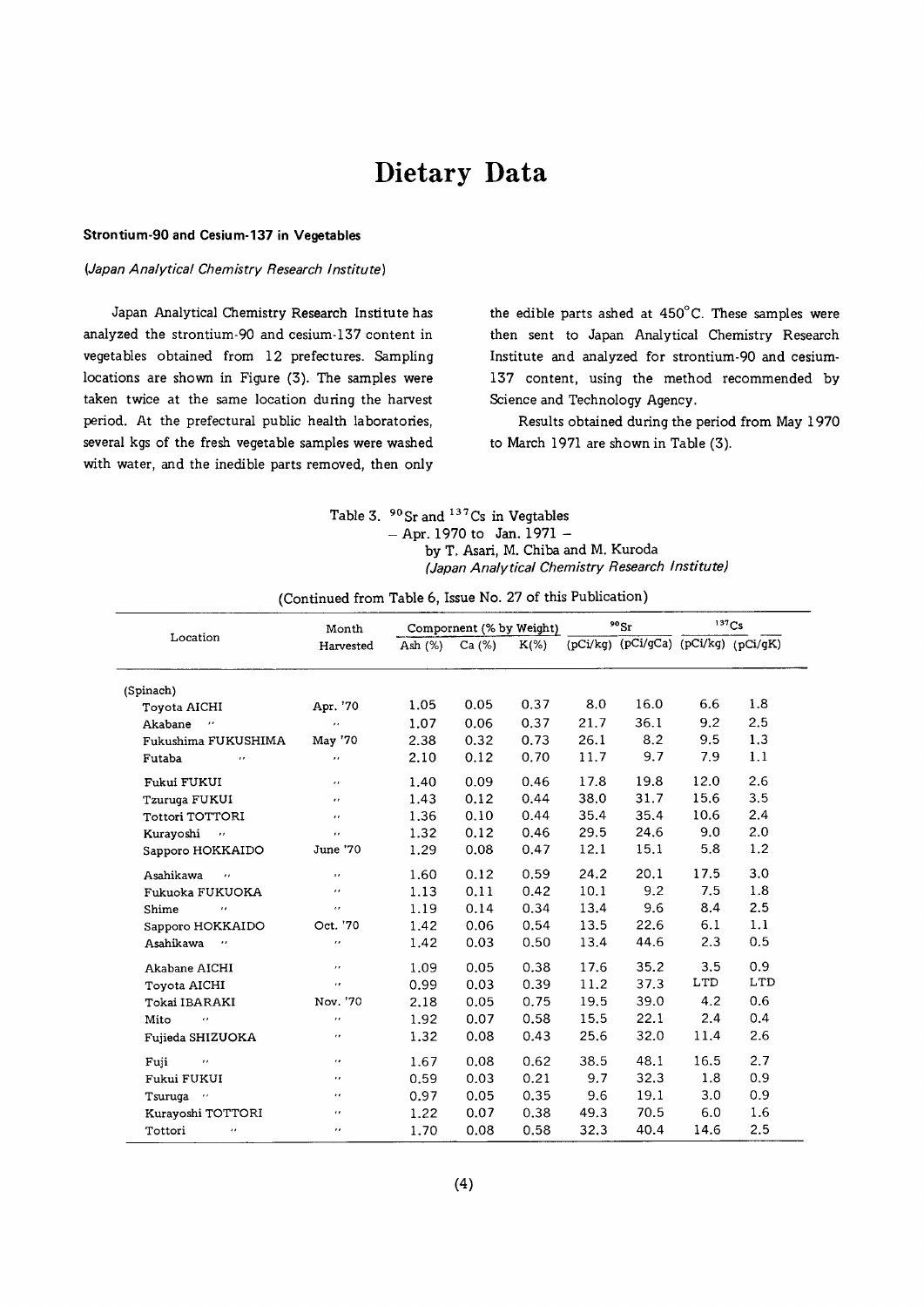| Location                                | Month                |            | Compornent (% by Weight) |         |      | $90$ Sr                                                        |               | 137Cs |
|-----------------------------------------|----------------------|------------|--------------------------|---------|------|----------------------------------------------------------------|---------------|-------|
|                                         | Harvested            | Ash $(\%)$ | $\overline{Ca(\%)}$      | $K(\%)$ |      | $\overline{(pCi/kg) (pCi/gCa)}$ $\overline{(pCi/kg) (pCi/gk)}$ |               |       |
| Fukuoka FUKUOKA                         | Nov. '70             | 1.71       | 0.15                     | 0.51    | 16.1 | 10.8                                                           | 5.6           | 1.1   |
| Futaba FUKUSHIMA                        | Dec. '70             | 1.95       | 0.09                     | 0.58    | 10.2 | 11.4                                                           | 4.7           | 0.8   |
| Fukushima FUKUSHIMA                     | $\bar{\epsilon}$     | 2.11       | 0.10                     | 0.53    | 20.0 | 20.0                                                           | 8.2           | 1.6   |
| <b>Shime FUKUOKA</b>                    | $\ddot{\phantom{a}}$ | 1.81       | 0.18                     | 0.49    | 22.6 | 7.1                                                            | 19.0          | 3.9   |
| Tokai IBARAKI                           | Jan. '71             | 1.59       | 0.06                     | 0.64    | 8.9  | 14.9                                                           | 2.4           | 0.4   |
| Mito<br>$\ddot{\phantom{a}}$            | $\bar{\phantom{a}}$  | 1.83       | 0.07                     | 0.62    | 10.0 | 14.0                                                           | 3.0           | 0.5   |
| Odawara KANAGAWA                        | $\bar{r}$            | 1.52       | 0.08                     | 0.39    | 9.5  | 11.9                                                           | 6.5           | 1.7   |
| Yokohama KANAGAWA                       | $\bar{\phantom{a}}$  | 1.99       | 0.09                     | 0.59    | 14.7 | 16.3                                                           | 8.0           | 1.4   |
| Fuji SHIZUOKA                           | r.                   | 1.33       | 0.09                     | 0.46    | 53.3 | 59.2                                                           | 17.5          | 3.8   |
| Fujieda SHIZUOKA                        | $\ddot{\phantom{a}}$ | 0.84       | 0.05                     | 0.29    | 20.9 | 41.8                                                           | 6.5           | 2.3   |
| Odawara KANAGAWA                        | Feb. '71             | 1.70       | 0.09                     | 0.58    | 4.0  | 4.5                                                            | 3.9           | 0,7   |
| Yokohama<br>$\bar{\boldsymbol{\theta}}$ | Mar. '71             | 1.66       | 0.09                     | 0.64    | 5.9  | 6.5                                                            | 10.9          | 1.7   |
| (Japanese Radish Whole)                 |                      |            |                          |         |      |                                                                |               |       |
| Toyota AICHI                            | Apr. '70             | 0.73       | 0.04                     | 0.25    | 8.9  | 22.3                                                           | $2.4^{\circ}$ | 0.9   |
| Akabane "                               | $\ddot{\phantom{a}}$ | 0.76       | 0.03                     | 0.26    | 27.2 | 90.8                                                           | 4.7           | 1.8   |
| Futaba FUKUSHIMA                        | May. '70             | 0.99       | 0.02                     | 0.41    | 15.8 | 70.8                                                           | 9.7           | 2.4   |
| Fukushima<br>$\bar{\ell}$               | $\bar{\alpha}$       | 0.73       | 0.03                     | 0.25    | 6.9  | 23.0                                                           | 12.0          | 4.8   |
| Niigata NIIGATA                         | June '70             | 0.72       | 0.02                     | 0.27    | 17.3 | 86.3                                                           | 4.8           | 1.8   |
| Miura KANAGAWA                          | $\bar{\phantom{a}}$  | 0.71       | 0.03                     | 0.24    | 5.2  | 17.3                                                           | 1.6           | 0,7   |
| Yokohama KANAGAWA                       | $\bar{\mathbf{r}}$   | 0.51       | 0.05                     | 0.16    | 13.1 | 26.1                                                           | 3.8           | 2.4   |
| Shime FUKUOKA                           | June '70             | 0.70       | 0.04                     | 0.26    | 12.7 | 31.7                                                           | 1.6           | 0.6   |
| Fukuoka<br>$\boldsymbol{\epsilon}$      | $\bar{\epsilon}$     | 0.57       | 0.04                     | 0.20    | 24.5 | 61.4                                                           | 2.4           | 1.2   |
| Kaimon KAGOSHIMA                        | $\ddot{\phantom{0}}$ | 0.57       | 0.03                     | 0.21    | 20.2 |                                                                |               |       |
| Sapporo HOKKAITO                        | July '70             | 0.63       | 0.02                     | 0.23    | 16.9 | 67.2                                                           | 5.0           | 2.4   |
| Asahikawa<br>$\cdot$                    | $\bar{\epsilon}$     | 0.61       | 0.02                     | 0.23    |      | 84.5                                                           | 1.9           | 0.8   |
| Nishikanbara NIIGATA                    |                      |            |                          |         | 37.0 | 18.5                                                           | 15.2          | 6.6   |
| Futaba FUKUSHIMA                        | July'70<br>Oct. '70  | 0.56       | 0.02                     | 0.19    | 13.3 | 66.7                                                           | 4.6           | 2.4   |
|                                         |                      | 0.62       | 0.03                     | 0.21    | 17.3 | 57.8                                                           | LTD           | LTD   |
| Fukushima<br>$\boldsymbol{\mu}$         | .,                   | 0.54       | 0.04                     | 0.15    | 11.6 | 29.1                                                           | LTD           | LTD   |
| Akabane AICHI                           | $\pmb{\cdot}$        | 0.66       | 0.02                     | 0.27    | 12.8 | 63.9                                                           | LTD           | LTD   |
| $\boldsymbol{\theta}$<br>Toyota         | $\ddot{\phantom{a}}$ | 0.56       | 0.02                     | 0.24    | 18.8 | 93.9                                                           | 1.4           | 0.6   |
| Sapporo HOKKAIDO                        | Nov. '70             | 0.41       | 0.03                     | 0.13    | 29.9 | 99.7                                                           | 2.9           | 2.2   |
| Asahikawa<br>$\sim$                     | $\ddot{\phantom{a}}$ | 0.49       | 0.02                     | 0.18    | 48.9 | 245.0                                                          | 1.8           | 1.0   |
| Niigata NIIGATA                         | $\mathbf{r}$         | 0.55       | 0.02                     | 0.18    | 58.9 | 29.4                                                           | 7.3           | 4.1   |
| Kitakanbara NIIGATA                     | $\pmb{\cdot}$        | 0.51       | 0.02                     | 0.19    | 13.3 | 66.4                                                           | 3.9           | 2.1   |
| Fuji SHIZUOKA                           | $\bar{\phantom{a}}$  | 0.43       | 0.02                     | 0.16    | 11.0 | 55.0                                                           | 5.1           | 3.2   |
| Fujieda<br>$\mathcal{O}$                | $\bar{\epsilon}$     | 0.16       | 0.01                     | 0.06    | 11.3 | 11.3                                                           | 2.2           | 3.7   |
| Miura KANAGAWA                          | Dec. '70             | 0.56       | 0.03                     | 0.18    | 10.9 | 36.5                                                           | 1.7           | 0.9   |
| Yokohama<br>$\boldsymbol{\mu}$          | $\bar{\phantom{a}}$  | 0.55       | 0.03                     | 0.17    | 11.3 | 37.6                                                           | <b>LTD</b>    | LTD   |
| Tzuruga FUKUI                           |                      | 0.47       | 0.02                     | 0.16    | 46.5 | 233.0                                                          | 1.7           | 1.1   |
| ò.<br>$\bar{\ell}$                      | $\ddot{\phantom{0}}$ | 0.62       | 0.03                     | 0.23    | 37.3 | 124.0                                                          | 2.9           | 1.3   |
| Mihama FUKUI                            | $\bar{\phantom{a}}$  | 0.24       | 0.01                     | 0.08    | 31.4 | 224.0                                                          | 1.3           | 1.7   |
| Mihama<br>$\bar{\ell}$                  | $\bar{\epsilon}$     | 0.37       | 0.02                     | 0.12    | 8.0  | 40.2                                                           | 2.2           | 1.9   |
| Fukuoka FUKUOKA                         | $\bar{\epsilon}$     | 0.57       | 0.02                     | 0.20    | 11.4 | 56.9                                                           | LTD           | LTD   |
| Shime<br>$\bar{\phantom{a}}$            | $\bar{\epsilon}$     | 0.53       | 0.03                     | 0.16    | 8.4  | 28.0                                                           | 2.6           | 1.6   |
| Kajiki KAGOSHIMA                        | $\cdot$              | 0.53       | 0.02                     | 0.18    | 34.7 | 173.0                                                          | 3.3           | 1.8   |
| Kaimon<br>$\bar{\ell}$                  | $\ddot{\phantom{0}}$ | 0.49       | 0.03                     | 0.07    | 14.5 | 48.3                                                           | 2.1           | 3.0   |
| Fuji SHIZUOKA                           | Jan. '71             | 0.51       | 0.04                     | 0.19    | 43.5 | 109.0                                                          | 5.7           | 3.0   |
| Fujieda<br>$\bar{\epsilon}$             | $\ddot{\phantom{0}}$ | 0.55       | 0.04                     | 0.20    | 24.6 | 61.4                                                           | 4.4           | 2.2   |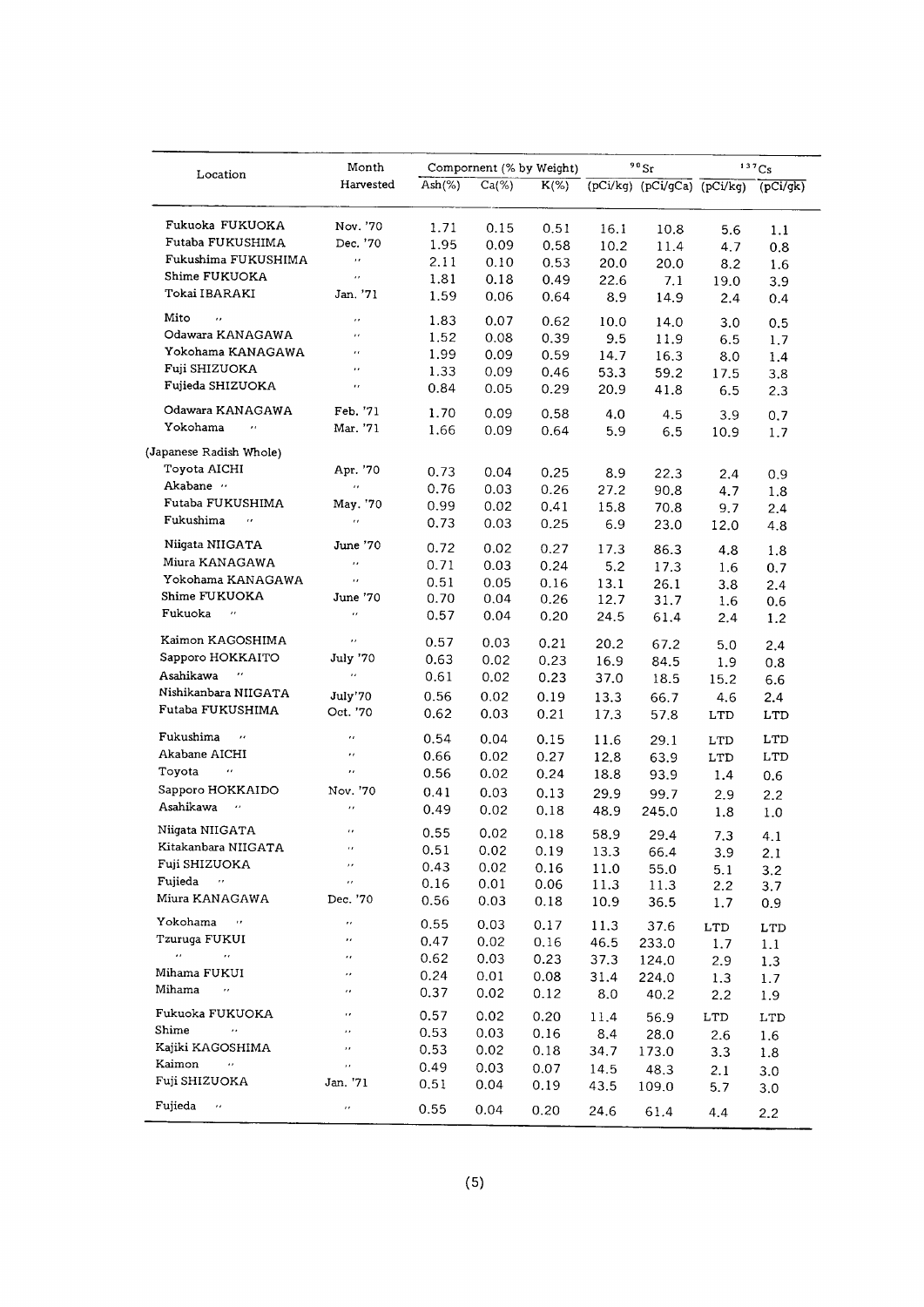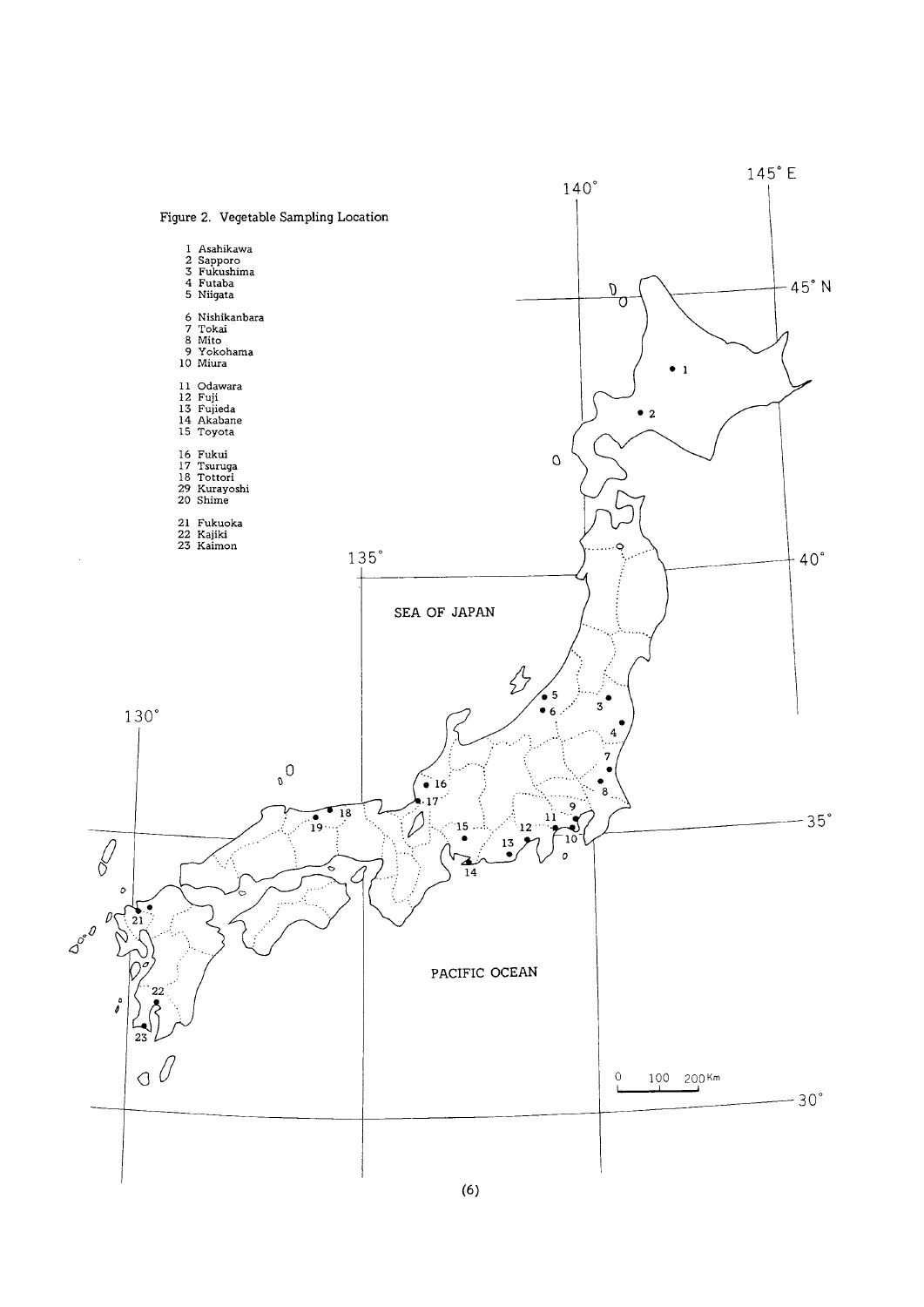### Strontium-90 and Cesium-137 in Tea

### (Japan Analytical Chemistry Research Institute)

Since 1963, Japan Analytical Chemistry Research Institute has analyzed the strontium-90 and cesium-137 content in processed-tea.

Tea samples were sent by the prefectural public health laboratories of Saitama, Shizuoka and Kyoto.

Sampling locations are shown in Figure 3. The

samples were ashed between 400°C to 500°C, and analyzed by the method recommended by Science and Technology Agency.

Results obtained druing the period from May to August 1970 are shown in Table 4.

Table 4. 90 Sr and 137 Cs in Tea  $-$  May to Aug., 1970  $$ by T. Asari, M. Chiba and M. Kuroda (Japan Analytical Chemistry Research Institute)

| Pick<br>Location                |                      | Date of         |           | Component<br>(% by Weight) |         |     | $\rm ^{90}Sr$                  | 137Cs    |          |
|---------------------------------|----------------------|-----------------|-----------|----------------------------|---------|-----|--------------------------------|----------|----------|
|                                 |                      | Sampling        | $Ash(\%)$ | $Ca(\%)$                   | $K(\%)$ |     | $\overline{(pCi/kg)(pCi/gCa)}$ | (pCi/kg) | (pCi/gK) |
| Iruma SAITAMA                   | 1st                  | May '70         | 5.65      | 0.23                       | 1.43    | 242 | 105                            | 249      | 17.4     |
| Tokorozawa SAITAMA              | $\cdot$              | $\bullet$       | 5.85      | 0.50                       | 1.52    | 320 | 64.0                           | 276      | 18.2     |
| Kikukawa SHIZUOKA               | Zairai               | $\pmb{\cdots}$  | 4.88      | 0.29                       | 1.49    | 259 | 89.3                           | 332      | 22.3     |
| Handa<br>$\mathbf{r}$           |                      | $\bullet$       | 6.34      | 0.56                       | 1.58    | 336 | 60.0                           | 266      | 16.8     |
| Shuzenji<br>$\bar{\phantom{a}}$ | $\epsilon$           | $\pmb{\cdots}$  | 5.40      | 0.51                       | 1.70    | 542 | 106                            | 462      | 37.2     |
| Ujitawara KYOTO                 | $\bullet$            | $\cdot$         | 5.70      | 0.54                       | 1.68    | 215 | 39.8                           | 311      | 18.5     |
| Uji<br>$\cdot$                  | $\cdot$              | $\epsilon$      | 5.88      | 0.46                       | 1.86    | 170 | 37.0                           | 155      | 8.3      |
| Matsumoto KAGOSHIMA 1st         |                      | $\cdots$        | 5.84      | 0.41                       | 1.87    | 220 | 53.7                           | 421      | 22.5     |
| Chiran<br>$\cdot$               | $\cdot$              | $\cdots$        | 5.30      | 0.33                       | 1.80    | 323 | 97.9                           | 394      | 21.9     |
| Miyanojyo<br>$\cdot$            | $\ddot{\phantom{0}}$ | $\cdot$         | 6.10      | 0.24                       | 2.10    | 431 | 180                            | 343      | 16.3     |
| Kaya KYOTO                      | Zairai               | June '70        | 5.50      | 0.57                       | 1.71    | 785 | 138                            | 335      | 19.6     |
| Miyanojyo KAGOSHIMA             | 2nd                  | $\epsilon$      | 6.60      | 0.43                       | 1.85    | 778 | 181                            | 425      | 23.0     |
| Uji KYOTO<br>$\cdot$            | Zairai               | <b>July '70</b> | 5.14      | 0.31                       | 1.55    | 289 | 93.2                           | 275      | 17.7     |
| Tawara KYOTO                    | Yabukita             | $\cdot$         | 5.76      | 0.25                       | 1.74    | 159 | 63.6                           | 386      | 22.2     |
| Matsumoto KAGOSHIMA 2nd         |                      | $\cdots$        | 6.40      | 0.44                       | 1.75    | 341 | 77.5                           | 324      | 18.6     |
| Chiran KAGOSHIMA                | $\cdot$              | $\cdot\cdot$    | 4.90      | 0.30                       | 1.52    | 445 | 148                            | 594      | 39.1     |
| Iruma SAITAMA                   | $\ddot{\phantom{a}}$ | Aug. '70        | 5.96      | 0.62                       | 1.57    | 313 | 50.5                           | 313      | 19.9     |
| Tokorozawa SAITAMA              | $\cdot$              | $\cdot$         | 6.02      | 0.76                       | 1.42    | 303 | 39.9                           | 287      | 20.2     |
| Kikukawa SHIZUOKA               | Zairai               | $\cdot$         | 5.98      | 0.48                       | 2.00    | 430 | 89.6                           | 491      | 24.6     |
| Handa<br>$\cdot$                | $\bullet$            | $\cdots$        | 7.34      | 0.42                       | 1.72    | 250 | 59.5                           | 350      | 20.3     |
| Shuzenji<br>$\cdot$             | $\epsilon$           | $\bullet$       | 5.46      | 0.59                       | 1.63    | 271 | 45.9                           | 365      | 22.4     |
| Kaya KYOTO                      | $\bullet$            | $\pmb{\cdots}$  | 7.40      | 0.54                       | 1.89    | 542 | 100                            | 474      | 25.1     |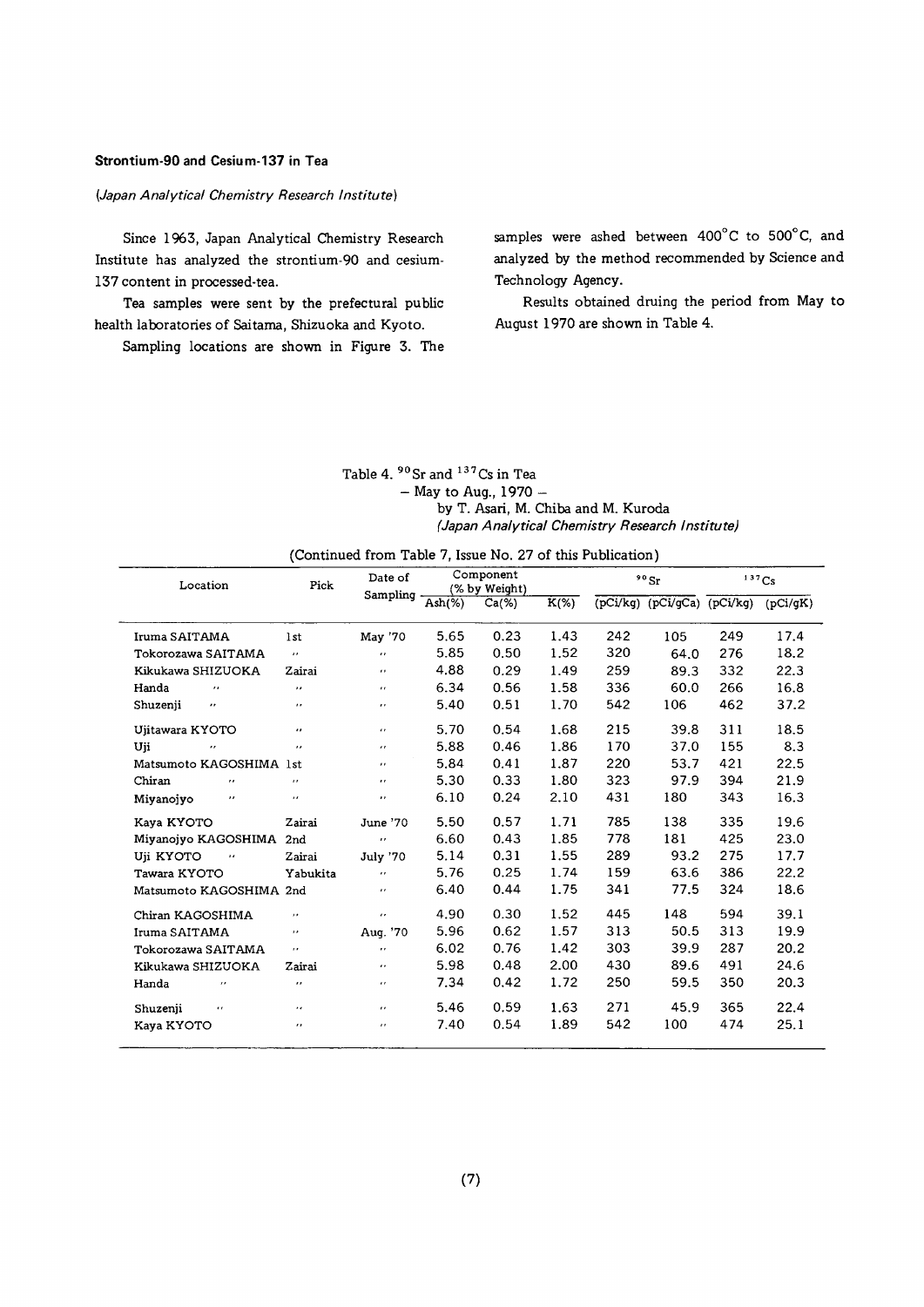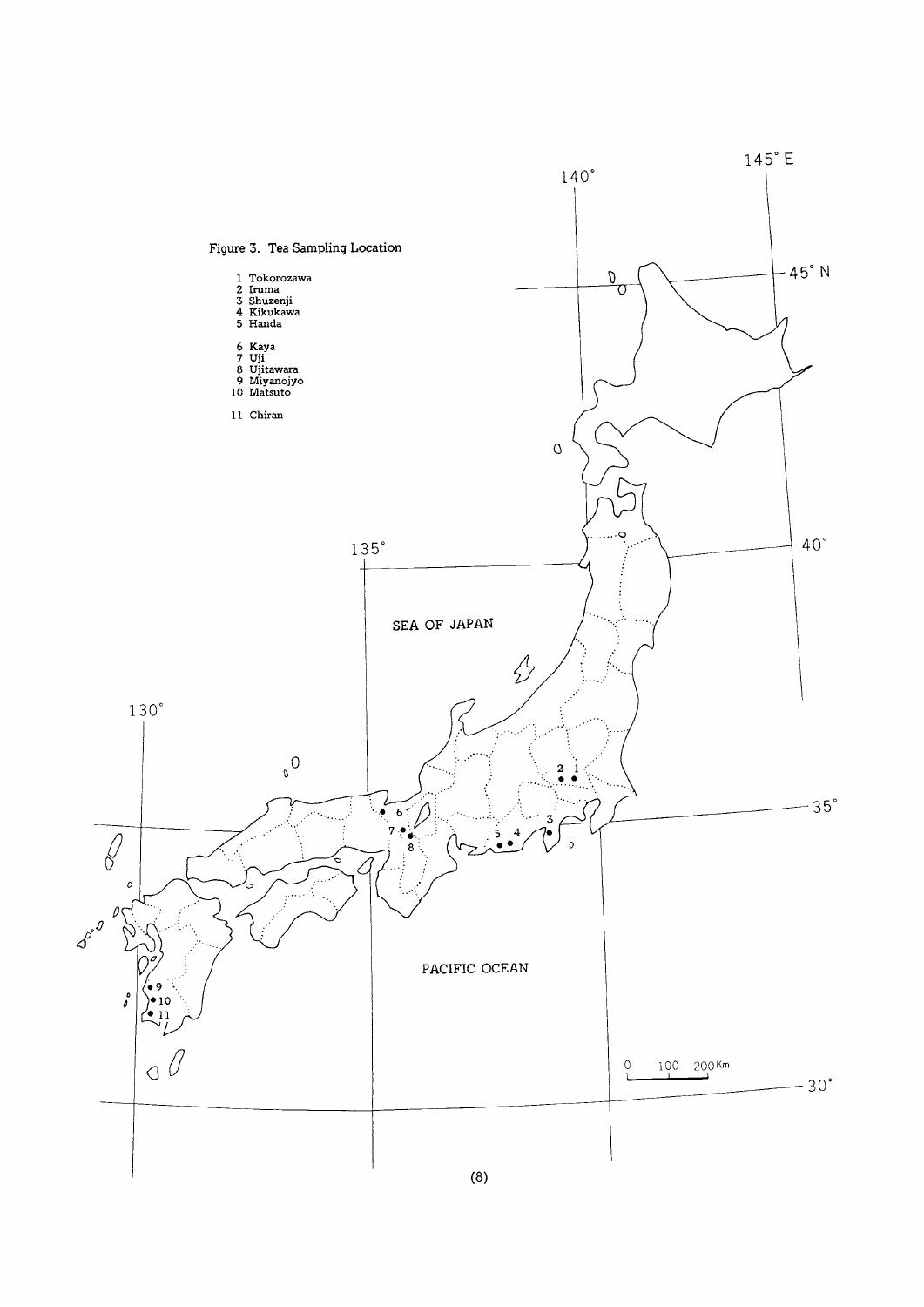### Water Data

#### Strontium-90 and Cesium-137 in Source Water

### (Japan Analytical Chemistry Research Institute)

Since May 1963, Japan Analytical Chemistry Research Institute has analyzed the strontium-90 and cesium-137 content in source water from (25) locations in Japan.

Sampling locations are shown in Figure 4. Sampling procedures and treatment method of the samples for strontium-90 and cesium 137 analyses are the same as those mentioned in the explanation of page 16, Issue No. 19 of this publication.

Results obtained during the period April 1970 to March 1971 are shown in Table 5.

| Table 5. $\frac{90}{5}$ Sr and <sup>137</sup> Cs in Source Water |
|------------------------------------------------------------------|
| $-$ Apr. 1970 to Mar. 1971 $-$                                   |
| by T. Asari, M. Chiba and M. Kuroda                              |
| (Japan Analytical Chemistry Research Institute)                  |

| Location            | Source                      | $90$ Sr<br>(pCi/2) | 137C <sub>S</sub><br>$(pCi/\ell)$ | рH  | Nature of Water Appearance   |
|---------------------|-----------------------------|--------------------|-----------------------------------|-----|------------------------------|
| Arp. 1970           |                             |                    |                                   |     |                              |
| Sapporo HOKKAIDO    | Water Purrification Station | 0.16               | 0.06                              | 6.9 | slight muddy (white, yellow) |
| Aomori AOMORI       |                             | 0.16               | 0.04                              | 7.3 | clear                        |
| Sendai MIYAGI       | $\cdot$                     | 0.18               | 0.45                              | 6.7 | clear                        |
| Kanamachi TOKYO     | $\bullet$                   | 0.09               | 0.03                              |     | slight muddy (yellow)        |
| $\cdot$<br>$\cdots$ | <b>Station Intake</b>       | 0.10               | 0.03                              |     | clear                        |
| Odawara KANAGAWA    | <b>Station Intake</b>       | 0.04               | <b>LTD</b>                        | 6.8 | slight muddy                 |
| Niiszu NIIGATA      | Water Purification Station  | 0.02               | <b>LTD</b>                        | 6.2 | clear                        |
| $\cdot\cdot$<br>,,  | $\cdot\cdot$                | 0.18               | 0.09                              | 6.8 | clear                        |
| Kanazawa ISHIKAWA   | $^{\prime}$                 | 0.28               | 0.05                              | 7.0 | slight muddy                 |
| Shizuoka SHIZULKA   | Reservolr                   | 0.15               | 0.20                              |     | slight muddy                 |
| Inuyama AICHI       | <b>Station Intake</b>       | 0.16               | <b>LTD</b>                        | 7.0 | clear                        |
| Kyoto KYOTO         | <b>Station Intake</b>       | 0.12               | 0.03                              | 7.6 | slight muddy                 |
| Moriquchi OSAKA     | $\mathbf{r}$                | 0.56               | 0.03                              | 6.6 |                              |
| Osaka OSAKA         |                             | 0.52               | 0.03                              | 6.8 |                              |
| Kobe HYOGO          | Reservoir                   | 0.13               | <b>LTD</b>                        | 7.4 |                              |
| Tottori TOTTORU     | $\cdot$                     | 0.19               | 0.04                              | 6.8 | slight muddy                 |
| Okayama OKATAMA     | <b>Station Intake</b>       | 0.16               | 0.04                              | 6.7 | slight muddy (yellow, gray)  |
| Hiroshima HIROSHIMA | $\cdot\cdot$                | 0.14               | 0.03                              | 6.9 | clear                        |
| Kochi KOCHI         |                             | 0.12               | <b>LTD</b>                        | 7.1 | clear                        |
| Fukuoka FUKUOKA     | Water Purification Station  | 0.16               | 0.04                              | 6.8 | clear                        |
| Naqasaki NAGASAKI   | Reservoir                   | 0.19               | 0.09                              | 7.0 | slight muddy (yellow)        |
| Kaqoshima KAGOSHIMA | Station Intake              | 0.10               | 0.09                              | 7.1 | slight muddy (yellow)        |

### (Continued from Table 3, Issue No. 27 of this Publication)

 $\bar{z}$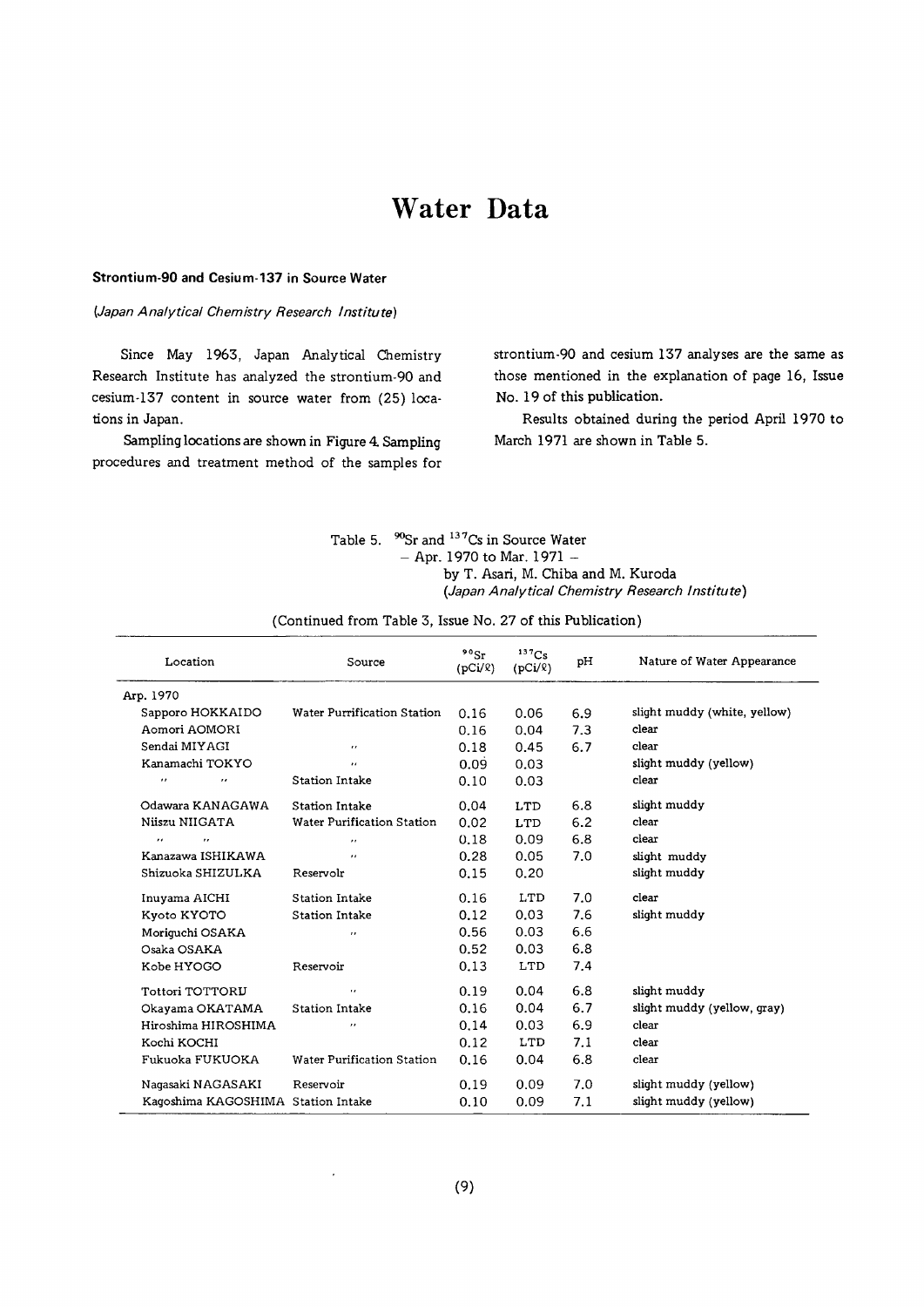| Location                           | Source                            | $90$ Sr<br>$(pCi/\ell)$ | 137Cs<br>(pCi/R) | pH      | Nature of Water Appearance   |
|------------------------------------|-----------------------------------|-------------------------|------------------|---------|------------------------------|
| May. 1970                          |                                   |                         |                  |         |                              |
| Wakkanai HOKKAIDO                  |                                   | 0.45                    | 0.10             |         | slight muddy (yellow)        |
| Hamada SHIMANE                     | <b>Water Purification Station</b> | 0.13                    | LTD              |         | clear                        |
| Wakayama WAKAYAMA                  |                                   | 0.10                    | 0.08             | 6.5     | slight muddy                 |
| <b>Matsue SHIMANE</b>              | Otani dam                         | 0.35                    | 0.11             | 5.6     |                              |
| Sept. 1970                         |                                   |                         |                  |         |                              |
| Wakkanai HOKKAIDO                  |                                   | 0.18                    | 0.08             |         | slight muddy                 |
| Sapporo                            | <b>Water Purification Station</b> | 0.54                    | 0.07             | 7.1     | muddy                        |
| Aomori AOMORI                      | $\ddot{\phantom{a}}$              | 0.07                    | 0.04             | 7.2     | clear                        |
| Sendai MIYAGI                      | $\ddot{\phantom{a}}$              | 0.17                    | 0.04             | 6.6     | clear                        |
| Katsushika TOKYO                   | $\ddot{\phantom{0}}$              | 0.19                    | 0.05             |         | slight muddy (yellow)        |
| Odawara KANAGAWA                   | Station Intake                    | 0.02                    | $_{\rm LTD}$     | 6.9     |                              |
| Niitsu NIIGATA                     | <b>Water Purification Station</b> | 0.33                    | 0.06             | 6.8     | slight muddy (brown)         |
| Kanazawa ISHIKAWA                  |                                   | 0.90                    | 0.12             | 8.1     | slight muddy (yellow)        |
| Kyoto KYOTO                        | Station Intake                    | 0.63                    | 0.06             | 7,5     |                              |
| Kobe HYOGO                         | <b>Water Purification Station</b> | 0.20                    | 0.04             | 7.5     | slight muddy (white, yellow) |
| Osaka OSAKA                        |                                   | 0.33                    | LTD              | 6.8     |                              |
| Moriguchi OSAKA                    | Water Purification Station        | 0.43                    | 0.07             | 6.4     | slight muddy                 |
| Wakayama WAKAYAMA                  |                                   | 0.07                    | 0.06             | 6.5     | slight muddy                 |
| Tottori TOTTORI                    | <b>Water Purification Station</b> | 0.19                    | 0.03             | 6.8     | slight muddy                 |
| Okayama OKAYAMA                    | Station Intake                    | 0.20                    | 0.03             | 6.0     | slight muddy (white)         |
| Hiroshima HIROSHIMA                | $\ddot{\phantom{a}}$              | 0.15                    | 0.03             | 7.5     | clear                        |
| Kochi KOCHI                        |                                   | 0.11                    | LTD              | 7.2     | clear                        |
| Fukuoka FUKUOKA                    | Water Purification Station        | 0.17                    | 0.03             | 6.8     | clear                        |
| Nagasaki NAGASAKI                  | $\ddot{\phantom{a}}$              | 0.17                    | 0.15             | 8.1     | slight muddy (brown)         |
| Kagoshima KAGOSHIMA Station Intake |                                   | 0.13                    | 0.05             | 6.8     | slight muddy (yellow)        |
| Shimizu SHIZUOKA                   | Water Purification Station        | 0.13                    | 0.32             | 7.0     |                              |
| Oct. 1970                          |                                   |                         |                  |         |                              |
| Hmada SHIMANE                      | Water Purification Station        | 0.06                    | LTD              | 5.4     | clear                        |
| Matsue<br>$\bar{t}$                | Otani dam                         | 0.38                    | 0.07             | 6.8     | slight muddy (brown)         |
| Dec. 1970                          |                                   |                         |                  |         |                              |
| Sapporo HOKKAIDO                   | Water Purification Station        | 0.14                    | 0.04             | 7.1     | slight muddy                 |
| Wakkanai HOKKAIDO                  |                                   | 0.45                    | 0.11             | 6.5     | slight muddy (brown, yellow) |
| Aomori AOMORI                      | Water Purification Station        | 0.07                    | 0.04             | 7.2     | clear                        |
| Sendai MIYAGI                      |                                   | 0.15                    | 0.03             | 6.9     | slight muddy                 |
| Kanamachi TOKYO                    | $\pmb{\cdot}$                     | 0.16                    | 0.05             |         | slight muddy (yellow)        |
| Kanamachi TOKYO                    | Water Purification Station        | 0.14                    | 0.05             |         | clear                        |
| Odawara KANAGAWA                   | Station Intake                    | 0.02                    | LTD              | 6.9     |                              |
| Niitsu NIIGATA                     | Water Purification Station        | 0.32                    | 0.05             | 6.5     | slight muddy (brown)         |
| $\alpha$<br>$\bar{\epsilon}$       | $\alpha$                          | 0.34                    | LTD              | 8.4     | clear                        |
| Kanazawa ISHIKAWA                  | $\cdot$                           | 0.30                    | 0.07             | 8.1     | clear                        |
| Shimizu SHIZUOKA                   | Reservoir                         | 0.08                    | 0.23             | $7.0$ [ |                              |
| Inuyama AICHI                      | <b>Station Intake</b>             | 0.14                    | LTD.             | 6.9     | slight muddy                 |
| Kyoto KYOTO                        | $\bar{\phantom{a}}$               | 0.35                    | 0.03             | 7.3     | slight muddy                 |
| Moriguchi OSAKA                    | Water Purification Station        | 0.41                    | 0.04             | 6.6     | slight muddy                 |
| Osaka OSAKA                        |                                   | 0.21                    | LTD              | 6.4     |                              |
| Kobe HYOGO                         | Water Purification Station        | 0.15                    | 0.03             | 7.3     | slight muddy (yellow white)  |
| Wakayama WAKAYAMA                  | $\bar{\pmb{\cdot}}$               | 0.06                    | 0.04             | 6.8     | slight muddy                 |
| Tottori TOTTORI                    | Reservoir                         | 0.17                    | 0.09             | 6.9     | slight muddy                 |
| Hamada SHIMANE                     | Water Purification Station        | 0.05                    | 0.03             | 6.8     | clear                        |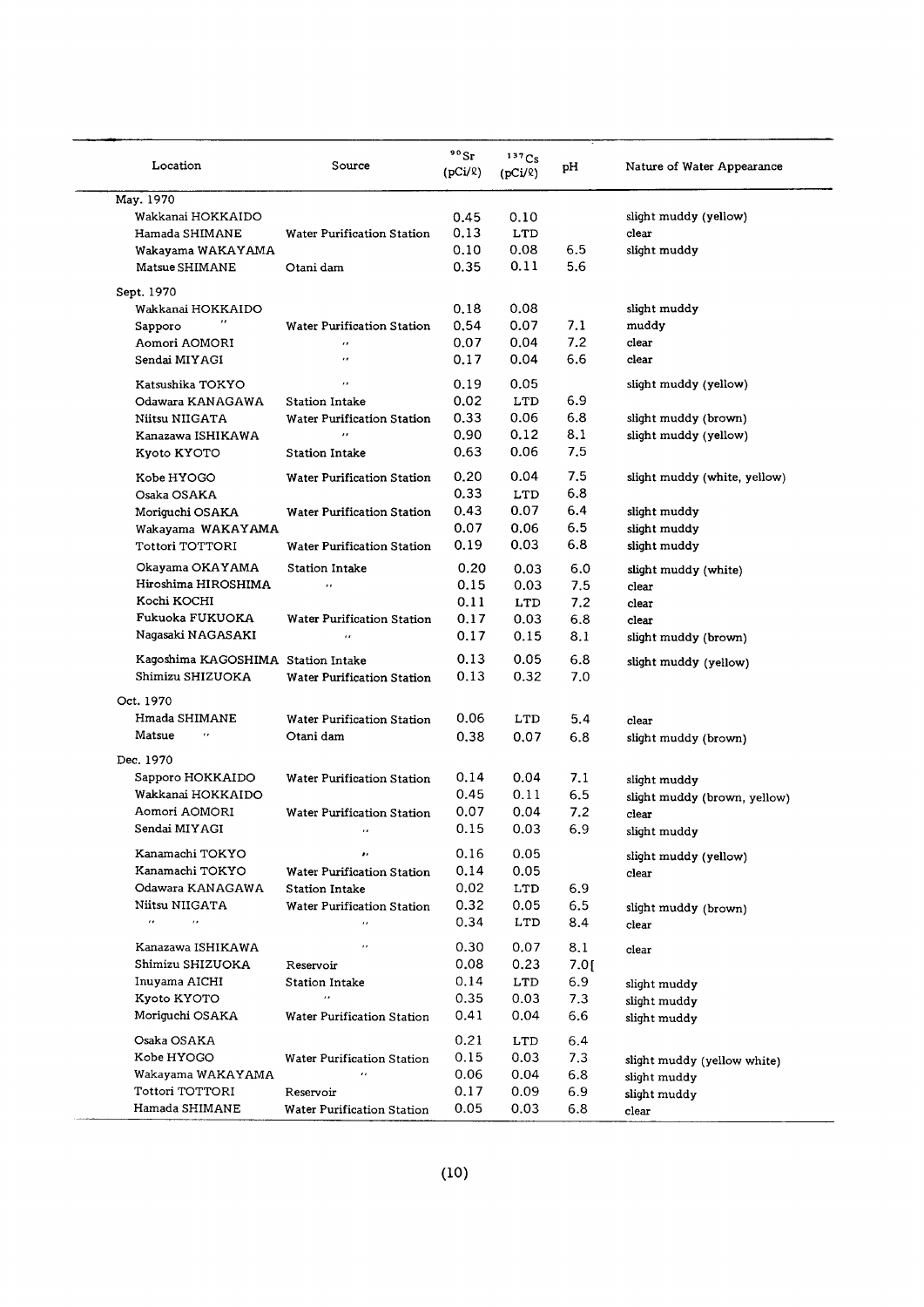| Location                           | Source                                         | 90Sr<br>$(pCi/\ell)$ | 137Cs<br>$(pCi/\ell)$ | PH. | Nature of Water Appearance   |
|------------------------------------|------------------------------------------------|----------------------|-----------------------|-----|------------------------------|
| Matsue SHIMANA                     | Otani dam                                      | 0.29                 | 0.05                  | 6.9 | slight muddy (brown)         |
| Okayama OKAYAMA                    | Station Intake                                 | 0.15                 | <b>LTD</b>            | 6.8 | slight muddy (white)         |
| Hiroshima HIROSHIMA                | $\cdot$                                        | 0.13                 | LTD                   | 7.4 | clear                        |
| Kochi KOCHI                        |                                                | 0.12                 | <b>LTD</b>            | 7.2 | clear                        |
| Fukuoka FUKUOKA                    | Water Purification Station                     | 0.11                 | <b>LTD</b>            | 6.8 | clear                        |
| Nagasaki NAGASAKI                  | Reservoir                                      | 0.36                 | 0.07                  | 7.0 | slight muddy (brown)         |
| Kagoshima KAGOSHIMA Station Intake |                                                | 0.05                 | 0.04                  | 6.7 | clear                        |
| Mar. 1971                          |                                                |                      |                       |     |                              |
| Wakkanai HOKKAIDO                  | Station Intake                                 | 0.75                 | 0.04                  | 6.6 |                              |
| Aomori AOMORI                      | Water Purification Station                     | 0.10                 | 0.03                  | 7.3 | clear                        |
| Sendai MIYAGI                      |                                                | 0.14                 | LTD.                  | 6.8 | clear                        |
| Kanamachi TOKYO                    | Water Purification Station                     | 0.15                 | 0.05                  |     | clear                        |
| $\mathbf{r}$<br>$\cdot$            | $\cdot$                                        | 0.14                 | 0.04                  |     | slight muddy (brown)         |
| Odawara KANAGAWA                   | Station Intake                                 | 0.02                 | <b>LTD</b>            | 7.2 |                              |
| Niitsu NIIGATA                     | Water Purification Station                     | 0.28                 | 0.04                  | 7.2 | clear                        |
| Kanazawa ISHIKAWA                  | $\ddot{\phantom{0}}$                           | 0.32                 | 0.10                  | 7.1 | slight muddy                 |
| Shimizu SHIZUOKA                   | Station Intake                                 | 0.08                 | 0.03                  | 7.0 |                              |
| Inuyama AICHI                      | <b>Station Intake</b>                          | 0.12                 | LTD                   | 6.7 | clear                        |
| Kyoto KYOTO                        | Staiton Intake                                 | 0.48                 | 0.03                  | 7.2 | clear                        |
| Osaka OSAKA                        |                                                | 0.28                 | <b>LTD</b>            | 6.8 |                              |
| Kobe HYOGO                         | Water Purification Station                     | 0.13                 | 0.04                  | 7.3 | slight muddy (yellow)        |
| Wakayama WAKAYAMA                  | $\ddot{\phantom{0}}$                           | 0.07                 | 0.03                  | 6.8 | slight muddy                 |
| Tottori TOTTORI                    | Reservoir                                      | 0.13                 | 0.05                  | 6.7 | slight muddy (white)         |
| Matsue SHIMANE                     | Otani dam                                      | 0.30                 | 0.05                  | 6.9 | muddy                        |
| Okayama OKAYAMA                    | Station Intake                                 | 0.13                 | LTD                   | 6.7 | slight muddy (brown)         |
| Hiroshima HIROSHIMA                | $\ddot{\phantom{a}}$                           | 0.15                 | LTD                   | 7.2 | clear                        |
| Kochi KOCHI                        |                                                | 0.11                 | LTD                   | 7.2 | clear                        |
| Fukuoka FUKUOKA                    | Water Purification Station                     | 0.14                 | <b>LTD</b>            | 6.8 | clear                        |
| Nagasaki NAGASAKI                  | Reservoir                                      | 0.14                 | 0.08                  | 8.2 | slight muddy (hellow, brown) |
|                                    | Kagoshima KAGOSHIMA Water Purification Station | 0.06                 | LTD                   | 7.2 | slight muddy                 |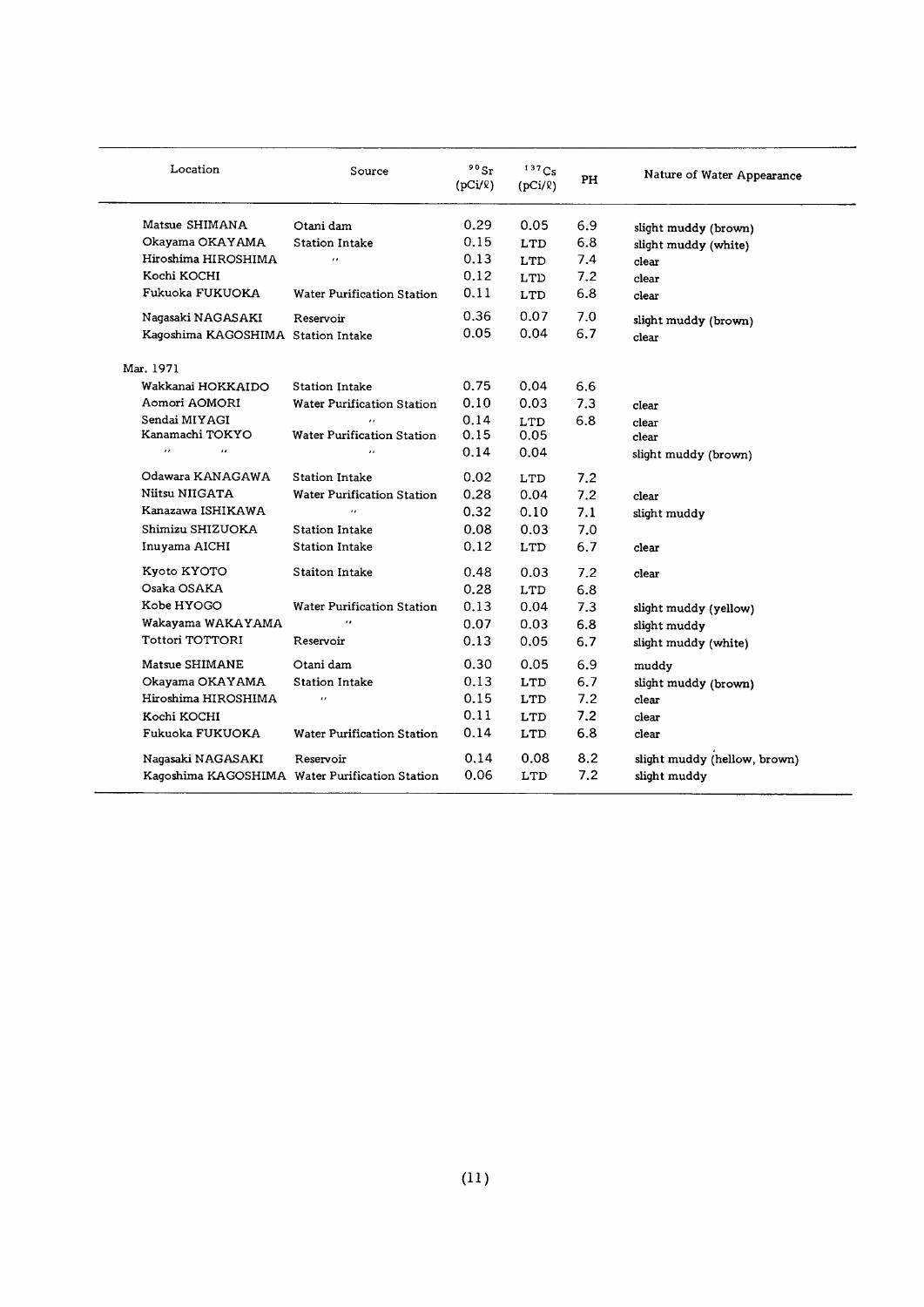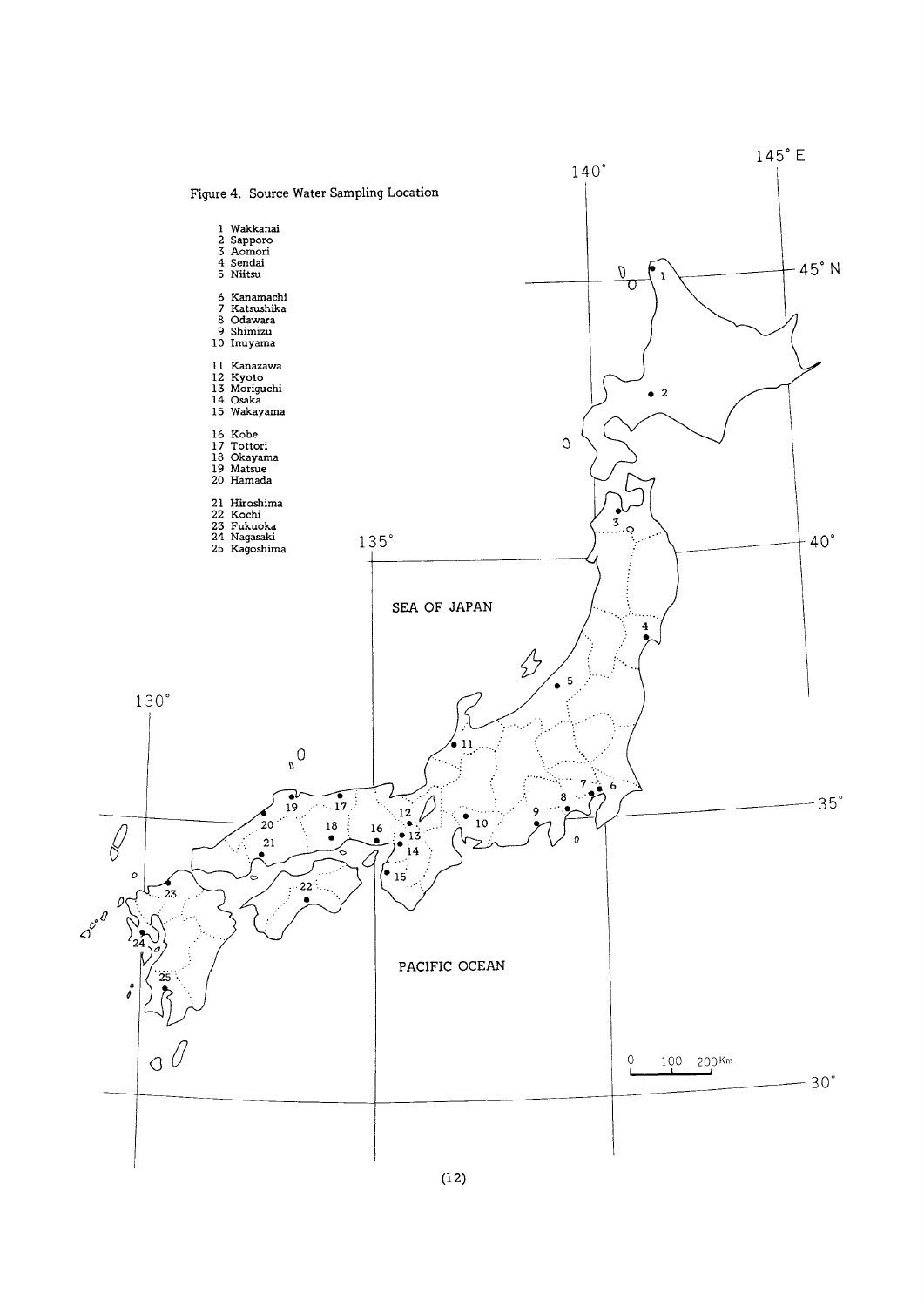### Strontium-90 and Cesium-137 in Potable Rain Water used by Lighthouses

### (Japan Analytical Chemistry Research Institute)

Since April 1964, potable rain water used for residents of beacon lighthouses has been analyzed for strontium-90 and cesium-137 content by Japan Analytical Chemistry Research Institute.

Samples of potable rain water were collected in polyethylene bottles at 7 lighthouses and also ten liter samples, with and without filtration through sand and charcoal, were sent from each lighthouse.

Sampling locations are shown in Figure 5. The analytical procedure applied was the method recommended by the Science and Technology Agency.

Results obtained during the period from May 1970 to January 1971 are shown in Table 6.

Table 6.  $90$  Sr and  $137$  Cs in Potable Rain Water used by Lighthouses  $-$  May 1970 to Jan. 1971  $$ by T. Asari, M. Chiba and M. Kuroda (Japan Analytical Chemistry Research Institute)

| Lighthouse Location           |          | $90g_r$    |            | 137Cs            |
|-------------------------------|----------|------------|------------|------------------|
|                               | Original | Filtrate   | Original   | Filtrate         |
| May 1970                      |          |            |            |                  |
| Soya HOKKAIDO                 | 1.3      | 0.4        | 0.7        | 1.6              |
| Otaru<br>$\ddot{\phantom{a}}$ | 3.4      | 0.5        | 4.0        | LTD              |
| Miyakejima TOKYO              | 1.9      | 1.8        | <b>LTD</b> | 1.7 <sub>z</sub> |
| Hajikizaki NIIGATA            | 1.3      | 1.8        | 1.1        | LTD              |
| Kusagakijima KAGOSHIMA        | 0.9      | 0.9        | 0.4        | <b>LTD</b>       |
| June 1970                     |          |            |            |                  |
| Echizenmisaki FUKUI           | 1.1      | 1.4        | 0.4        | 0.5              |
| Tosaokinoshima KOCHI          | 1.3      | 1.3        | 0.4        | 0.6              |
| Sept. 1970                    |          |            |            |                  |
| Soya HOKKAIDO                 | 0.6      | 0.2        | 0.6        | <b>LTD</b>       |
| Otaru HOKKAIDO                | 0.9      | 0.6        | 0.3        | <b>LTD</b>       |
| Hajikizaki NIIGATA            | 0.6      | 0.8        | 0.3        | 0.4              |
| Miyakejima TOKYO              | 2.4      | 0.7        | 3.8        | 0.7              |
| Echizenmisaki FUKUI           | 0.8      | 1.2        | LTD        | 0.6              |
| Tosaokinoshima KOCHI          | 1.3      | 1.2        | 2.0        | 0.4              |
| Kusagakijima KAGOSHIMA        | 1.2      | 1.3        | 1.2        | 0.3              |
| Jan. 1971                     |          |            |            |                  |
| Soya HOKKAIDO                 | 0.5      | <b>LTD</b> | 0.9        | <b>LTD</b>       |
| Otaru HOKKAIDO                | 0.8      | 0.5        | 0.5        | <b>LTD</b>       |
| Miyakejima TOKYO              | 1.0      | 0.8        | 1.1        | 0.6              |
| Hajikizaki NIIGATA            | 1.9      | 1.7        | 0.9        | LTD              |
| Echizenmisaki FUKUI           | 4,3      | 1.5        | 0.6        | 0.3              |
| Kusagakijima KAGOSHIMA        | 0.7      | 0.6        | 0.5        | 0.3              |

(Continued from Table 5, Issue No. 27 of this Publication)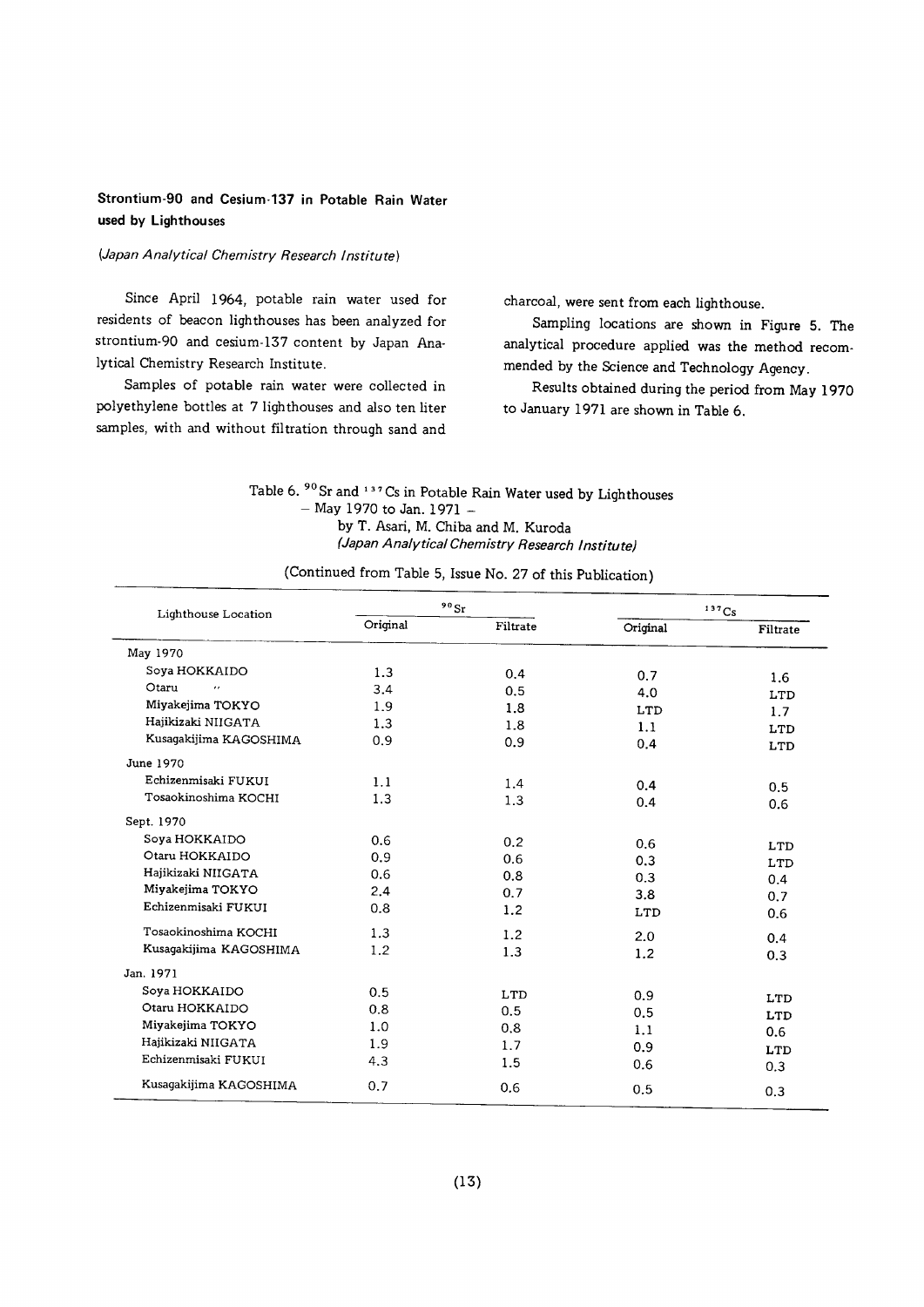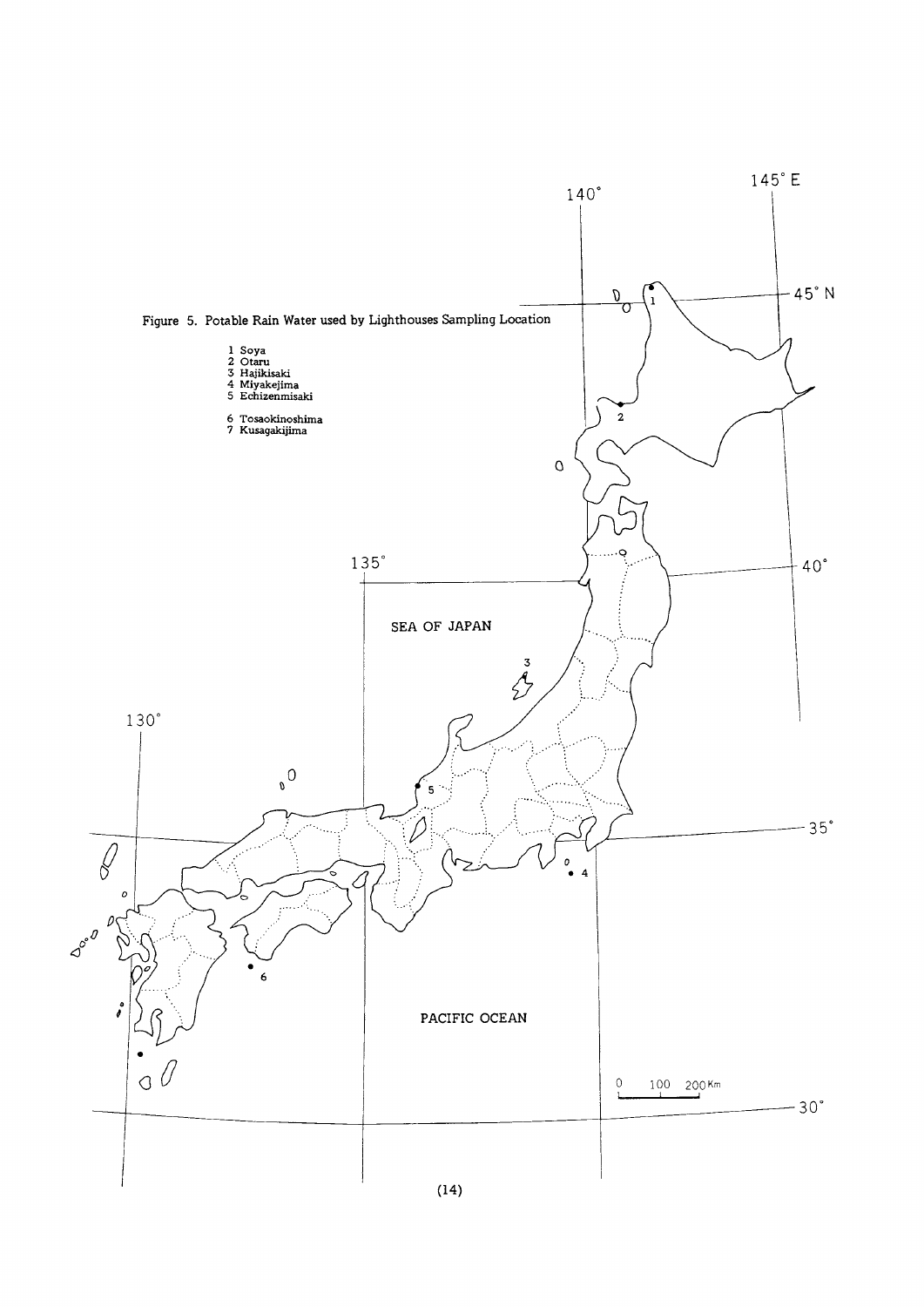### **Fish Data**

The Concentrations of Strontium-90 and Cesium-137 in Marine Fish

#### (National Institute of Radiological Sciences)

Since November 1963, Radiochemical analysis of  $90$  Sr and  $137$ Cs in marine fish have been carried out at National Institute of Radiological Sciences.

Sample fish used were collected from adjacent sea of Japan through several prefectural public health laboratories once or twice a year, and ashed at 450°C in electric muffle furnace.

90 Sr was analysed by fuming nitric acid method and <sup>137</sup> Cs was separated by use of AMP, measured in form of chloroplatinate. The range of chemical recovery of both radionuclides was approximately 65  $\sim$ 80%.

The results obtained during the period from November 1966 to 1970 were shown in Table 6, 7, 8, 9 and 10.

The data from November 1963 to May 1966 had been reported in "Radio-activity Survey Data in Japan No. 15, (May, 1967).

| Table 6: The Concentration of $90$ Sr in Marine Fish (Whole body) (pCi/g Ca) |
|------------------------------------------------------------------------------|
| $-$ Nov., 1966 to Nov., 1970 $-$                                             |

By Y. Suzuki, T. Ueda, R. Nakamura and M. Saiki (National Institute of Radiological Sciences)

| Location  | 1966                                          |          |     | 1967 | 1968 |     | 1969              |                   |         | 1970 |
|-----------|-----------------------------------------------|----------|-----|------|------|-----|-------------------|-------------------|---------|------|
|           | Species (Scientific name)                     | Nov. May |     | Nov. |      |     | May Nov. May Nov. |                   | May     | Nov. |
| Fukushima | Gray mullet (Mugil cephalus)                  |          |     |      | 1.6  | 2.0 | 0.4               | 0.6               | 0.2     | 0.2  |
|           | Sea bass (Lateolabrax japonicus)              |          |     |      | 0.7  | 0.7 | 1.5               | 0.2               | 0.3     | 0.3  |
|           | Black rock-fish (sebastodes quntherii)        |          | 0.5 |      | 0.6  | 0.4 | 0.1               | 0.1               | 0.1     | 0.1  |
| Ibaraki   | Sea bass (Lateolabrax japonicus)              |          |     |      | 0.9  |     | --                | 0.9               | 0.3     | 0.3  |
|           | Black rock-fish (Sebastodes güntherii)        |          |     |      | 0.13 | 0.3 | 0.1               | 0.1               |         |      |
|           | Rock trout (Hexagrammos otakii)               |          |     |      |      | 0.2 |                   |                   |         |      |
|           | Yellow tail (Seriola quinqueradiata)          |          |     |      |      | 0.4 | 0.2               | 0.1               | 0.2     | 0.2  |
|           | Flat fish (Limanda irrdorum)                  |          |     |      |      | 0.3 |                   |                   | 0.2     | 0.2  |
|           | Japanese needle-fish (Hemiramphus sajori)     |          |     |      |      | 0.1 |                   |                   |         |      |
| Niigata   | Gray mullet (Mugil cephalus)                  |          |     |      | 7.3  |     |                   |                   |         | 0.4  |
|           | Flat fish (Limanda irrdorum)                  |          |     | 0.3  |      |     |                   |                   |         | 0.1  |
|           | Japanese horse mackerel (Trachurus japonicus) |          | 0.2 |      | 0.2  |     | 0.2               |                   | $0.1$ – |      |
|           | Mackerel (Scomber japonicus)                  |          | 0.2 |      | 0.3  |     | 0.5               |                   |         |      |
|           | Sea bass (Lateolabrax japonicus)              |          |     |      |      |     |                   |                   | 0.2     |      |
|           | Sand smelt (Sillago sihama)                   |          |     |      |      |     |                   |                   | 0.1     | 0.1  |
| Fukui     | Gray mullet (Mugil cephalus)                  |          |     |      | 1.9  | 1.8 | 0.2               | 3.1               |         |      |
|           | Flat fish (Limanda irrdorum)                  | 0.2      |     | 0.2  | 0.2  | 0.2 | 0.1               | $\qquad \qquad -$ | 0.1     | 0.1  |
|           | Japanese horse macherel (Trachurus japonicus) | 0.2      | 0.2 | 0.3  | 0.4  | 0.4 | 0.1               |                   | 0.2     | 0.1  |
| Ishikawa  | Japanese horse mackerel (Trachurus japonicus) |          |     |      |      |     | 0.2               | 0.2               | 0.1     | 0.1  |
|           | Mackerel (Scomber japonicus)                  |          |     |      |      |     | 0.1               | 0.4               | 0.1     | 0.1  |
|           | Flat fish (Limanda irrodorum)                 |          |     |      |      |     | 0.3               | 0.3               | 0.1     | 0,2  |
| Hiroshima | Gray mullet (Mugil cephalus)                  |          | 9.4 |      | 0.7  |     | 1.9               |                   | 0.3     | 0.2  |
|           | Flat fish (Limanda irrdorum)                  | 0.2      | 0.1 |      |      |     | 0.3               |                   | 0.1     | 0.1  |
|           | Black porgy (Mylio macrocephalus)             | ---      | 0.4 |      | 0.1  |     | 0.1               | --                | 0.2     | 0.2  |
|           | Sandgurnard (Platycephalus indicus)           |          |     |      | 0.3  |     |                   |                   |         |      |
|           | Sea chub (Ditrema temmincki)                  | 0.2      |     |      |      |     |                   |                   |         |      |
|           |                                               |          |     |      |      |     |                   |                   |         |      |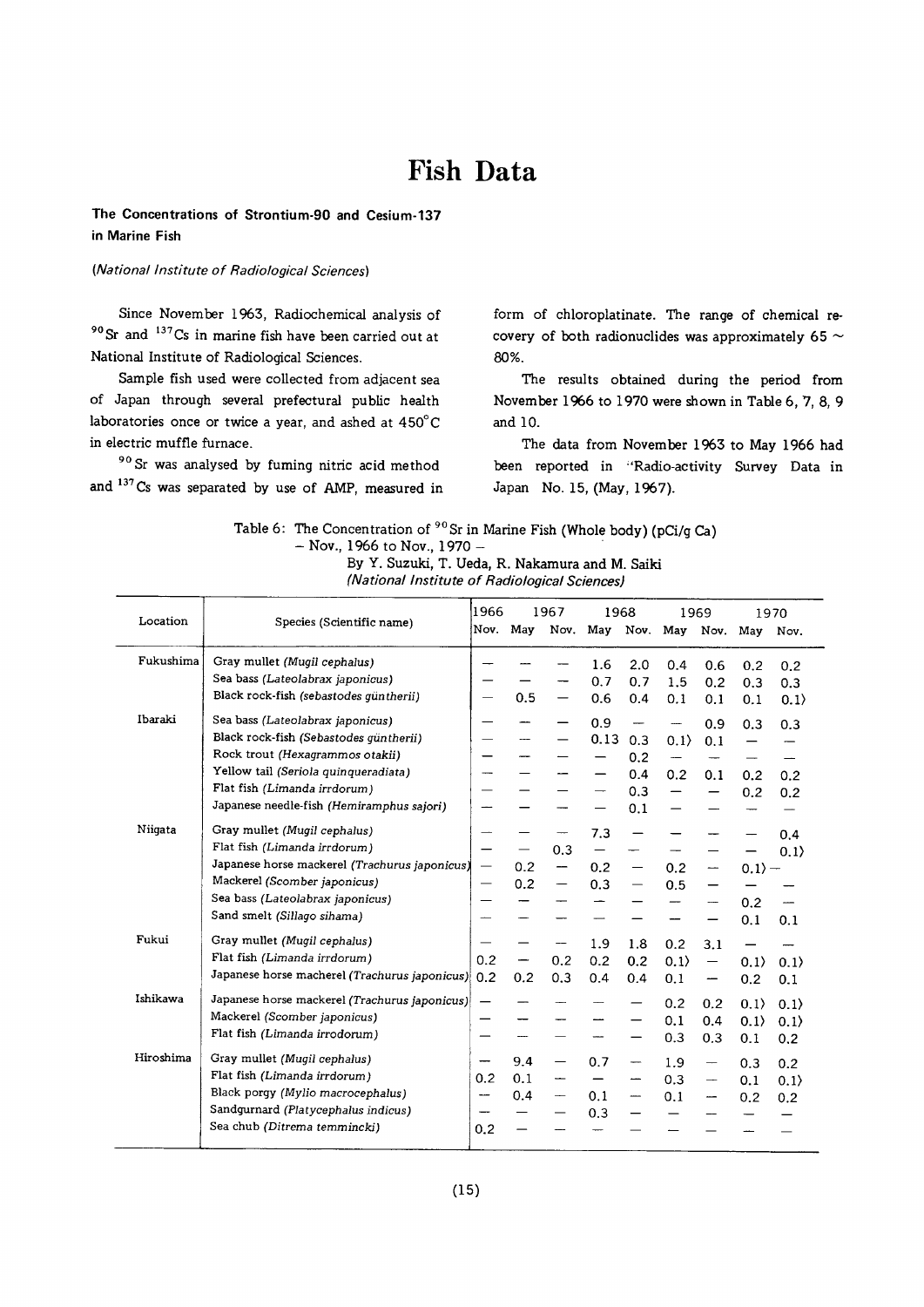### Table 7: The Concentration of  $137Cs$  in Marine Fish (Whole body) (pCi/kg flesh)  $-$  Nov., 1966 to Nov., 1970  $-$ By Y. Suzuki, T. Ueda, R. Nakamura and M. Saiki

| (National Institute of Rediological Sciences) |  |  |  |  |
|-----------------------------------------------|--|--|--|--|

| Location  |                                               | 1966 | 1967                       |                          |      | 1968      |                | 1969      |            | 1970 |
|-----------|-----------------------------------------------|------|----------------------------|--------------------------|------|-----------|----------------|-----------|------------|------|
|           | Species (Scientific name)                     |      | Nov. May Nov. May Nov. May |                          |      |           |                | Nov.      | May        | Nov. |
| Fukushima | Gray mullet (Mugil cephalus)                  |      |                            |                          |      |           | 48.3 20.4 10.8 | 3.1       |            | 2.7  |
|           | Sea bass (Lateolabrax japonicus)              |      |                            |                          | 16.0 | 14.9      | 7.9            | 4.9       | 1.1        |      |
|           | Black rock-fish (Sebastodes qüntherii)        |      | 11.6                       |                          |      | 32.6 20.1 |                | 10.8 11.9 |            |      |
| Ibaraki   | Sea bass (Lateolabrax japonicus)              |      |                            |                          | 24.2 |           |                | 14.9      |            | 8.2  |
|           | Black rock-fish (Sebastodes qüntherii)        |      |                            |                          |      | 10.4 20.2 | 10.8           | 10.3      |            |      |
|           | Rock trout (Hexagrammos otakii)               |      |                            |                          |      | 16.9      |                |           |            |      |
|           | Yellow tail (Seriola quinqueradiata)          |      |                            |                          |      | 24.2      | 11.9           | 4.8       |            |      |
|           | Flat fish (Limanda irrdorum)                  |      |                            |                          |      | 19.5      | 7.2            | ----      |            |      |
|           | Japanese needle-fish (Hemiramphus sajori)     |      |                            |                          |      | 35.7      |                |           |            |      |
| Niigata   | Gray mullet (Mugil cephalus)                  |      | 13.7                       | $\qquad \qquad$          | 63.5 |           |                |           |            |      |
|           | Flat sifh (Limanda irrdorum)                  |      |                            | 11.1                     |      |           |                |           |            |      |
|           | Japanese horse mackerel (Trachurus japonicus) | —    | 14.2                       | $\overline{\phantom{m}}$ | 18.2 |           | 9.9            |           | 9.3        |      |
|           | Mackerel (Scomber japonicus)                  |      |                            |                          | 16.5 | --        | 0.9            |           |            |      |
|           | Sand smelt (Sillago sihama)                   |      |                            |                          |      |           |                |           | 11.7 6.0   |      |
| Fukui     | Gray mullet (Mugil cephalus)                  |      |                            |                          | 44.3 | 20.4      | 7.6            | 13.6      |            |      |
|           | Flat fish (Limanda irrdorum)                  |      | 11.3 12.2                  | 5.8                      |      | 31.1 26.0 | 3.2            |           | $10.6$ 6.9 |      |
|           | Japanese horse macherel (Trachurus japonicus) | 4.0  | 15.6                       | 9.7                      | 28.1 | 28.1      | 3.1            | 12.0      |            |      |
| Ishikawa  | Flat fish (Limanda irrdorum)                  |      |                            |                          |      |           | 2.7            | 8.1       | 4.2        |      |
|           | Japanese horse mackerel (Trachurus japonicus) |      |                            |                          |      |           | 11.7           | 11.7      | 6.7        |      |
|           | Mackerel (Scomber japonicus)                  |      |                            |                          |      |           | 3.6            | 7.2       | 9.0        |      |
| Hiroshima | Gray mullet (Mugil cephalus)                  |      | 4.3                        |                          | 21.8 |           | 9.1            |           | 6.8        |      |
|           | Flat fish (Limanda irrdorum)                  | 8.3  | 9.7                        |                          |      |           | 6.8            | --        |            |      |
|           | Black porgy (Mylio macrocephalus)             |      |                            |                          | 11.8 |           | 12.6           |           |            |      |
|           | Sea chub (Ditrema temmincki)                  | 6.3  |                            |                          |      |           |                |           |            |      |
|           |                                               |      |                            |                          |      |           |                |           |            |      |

(National Institute of Radiological Sciences)

#### Table 8: The Concentration of  $90\,\mathrm{Sr}$  in Marine Fish Bone (pC)  $-100, 1900$  to  $\frac{1}{2}$ By Y. Suzuki, T. Ueda, R. Nakamura and M. Saiki (National Institute of Radiological Sciences)

 $\overline{a}$ 

|           | Species (Scientific name)                     | 1966 | 1967 |      |     | 1968 |     | 1969 |      | 1970 |
|-----------|-----------------------------------------------|------|------|------|-----|------|-----|------|------|------|
| Location  |                                               | Nov. | May  | Nov. | May | Nov. | May | Nov. | May  | Nov. |
| Fukushima | Gray mullet (Mugil cephalus)                  | 2.5  |      | 0.8  | 1.8 |      | 0.8 | 1.2  | 0.3  | 0.2  |
|           | Sea bass (Lateolabrax japonicus)              | 1.2  | 1.9  | 0.5  | 0.8 | 0.6  | 1.6 | 0.2  | 0.2  | 0.3  |
|           | Black rock-fish (Sebastodes qüntherii)        | 0.2  |      | 1.4  | 0.8 | 0.2  | 0.4 | 0.2  |      |      |
| Ibaraki   | Sea bass (Lateolabrax japonicus)              |      | 0.7  | 1.1  | 1.3 |      |     |      | 0.2  | 0.2  |
|           | Black rock-fish (Sebastodes qüntherii)        |      |      | 0.1  |     |      | 0.2 | 0.1  | ---- |      |
|           | Genuin porqy (Chrysophrys major)              |      |      | 0.3  |     |      |     |      |      |      |
|           | Yellow tail (Seriola quinqueradiata)          |      |      |      |     | 0.2  | 0.3 | 0.2  |      | 0.2  |
|           | Flat fish (Limanda irrdorum)                  |      |      |      |     |      |     |      |      | 0.2  |
| Niigata   | Gray mullet (Mugil cephalus)                  | 2.5  | 8.1  |      |     |      |     |      |      |      |
|           | Flat fish (Limanda irrdorum)                  |      |      |      |     |      |     |      |      | 0.1  |
|           | Japanese horse mackerel (Trachurus japonicus) | 0.3  |      |      |     |      | 0.2 |      | 0.1  | 0.2  |
|           | Mackerel (Scomber japonicus)                  | 0.3  |      |      |     |      | 0.4 |      |      |      |
|           | Sea bass (Lateolabrax japonicus)              |      |      |      |     |      |     |      | 0.3  |      |
|           | Sand smelt (Sillago sihama)                   |      |      |      |     |      |     |      |      | 0.1  |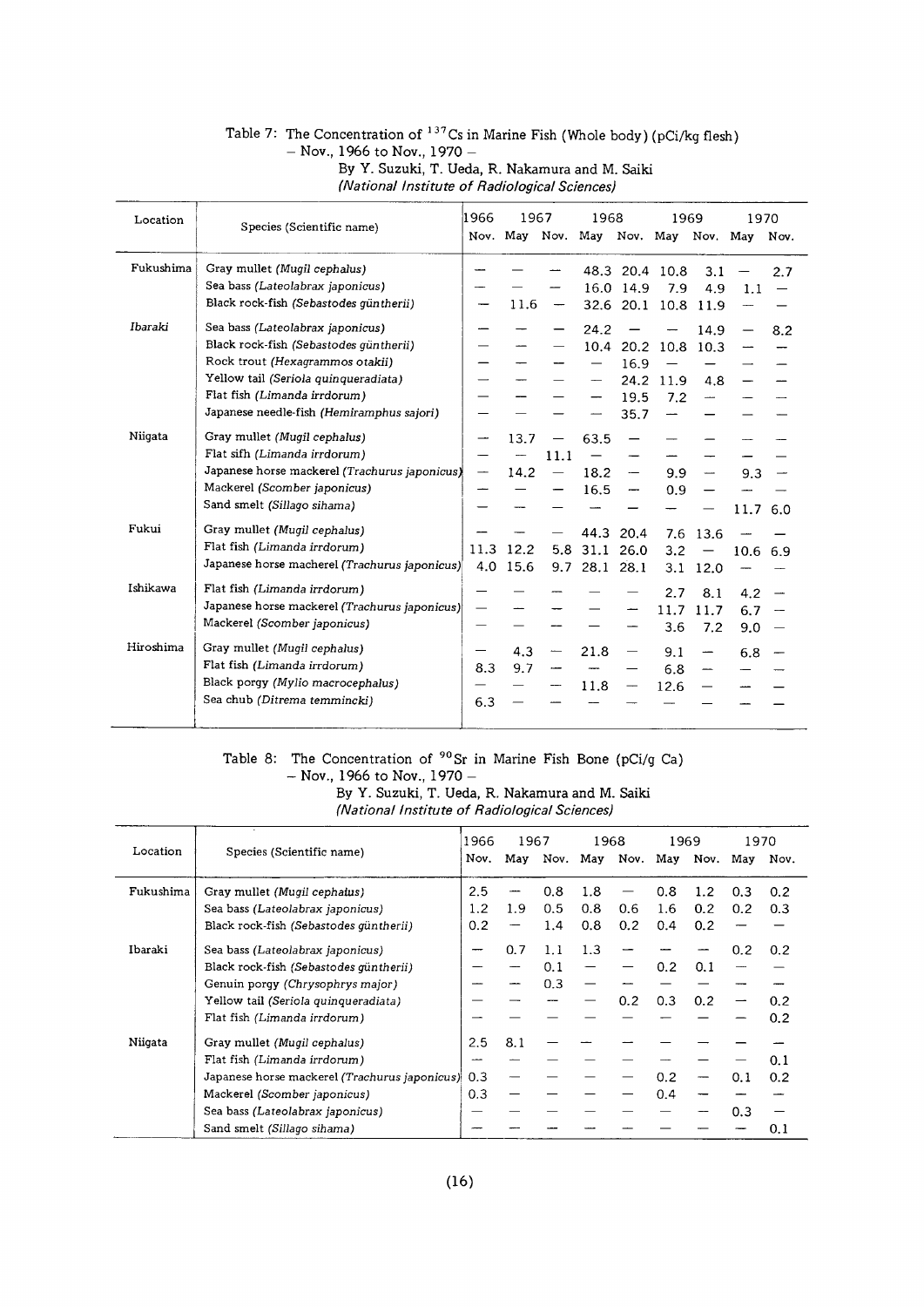| Location  | Species (Scientific name)                     | 1966 | 1967 |     | 1968 |     | 1969 |     |     |      |
|-----------|-----------------------------------------------|------|------|-----|------|-----|------|-----|-----|------|
|           |                                               | Nov. | May  |     | Nov. | Mav | No.v | May |     | Nov. |
| Fukui     | Gray mullet (Mugil cephalus)                  |      | 4.0  | 6.0 |      |     |      |     |     |      |
|           | Flat fish (Limanda irrdorum)                  |      |      |     |      |     |      |     | 0.1 | 0.1  |
|           | Japanese horse macherel (Trachurus japonicus) |      |      |     |      |     |      |     | 0.3 | 0.1  |
| Ishikawa  | Japanese horse mackerel (Trachurus japonicus) |      |      |     |      |     |      |     | 0.1 | 0.1  |
|           | Macherel (Scomber japonicus)                  |      |      |     |      |     |      |     | 0.1 |      |
|           | Flat fish (Limanda irrdorum)                  |      |      |     |      |     |      |     | 0.1 | 0.1  |
| Hiroshima | Gray mullet (Mugil cephalus)                  | 0.7  |      |     |      |     |      |     | 0.4 | 0.2  |
|           | Flat fish (Limanda irrdorum)                  | 0.3  |      |     |      |     |      |     | 0.1 | 0.1  |
|           | Black porgy (Mylio macrocephalus)             |      |      |     |      |     |      |     | 0.3 | 0.3  |

Table 9: The Concentration of  $137\,\mathrm{Cs}$  in Muscle of Marin 1966 to Nov., 1976<br>By Y. Suzuki, T. Ueda, R. Na /National Institute of Radiological Sciences)

| Location  | Species (Scientific name)                                | 1966 |      | 1967 |      | 1968 |      | 1969 |
|-----------|----------------------------------------------------------|------|------|------|------|------|------|------|
|           |                                                          | Nov. | May  | Nov. | May  | Nov. | May  | Nov. |
| Fukushima | Gray mullet (Mugil cephalus)                             | 12.5 | 22.8 | 16.7 | 12.4 |      | 3.4  | 5.2  |
|           | Sea bass (Lateolabrax japonicus)                         | 13.8 | 10.7 | 6.8  | 17.7 | 21.2 | 17.6 | 4.5  |
|           | Black rock-fish (Sebastodes<br>qüntherii)                | 15.2 |      | 5.5  | 20.8 | 15.2 | 3.8  | 7.2  |
| Ibaraki   | Sea bass (Lateolabrax japonicus)                         |      | 5.2  | 14.0 | 34.3 |      |      |      |
|           | Black rock-fish (Sebstodes<br>qüntherii)                 |      |      | 8.6  |      |      | 8.9  | 12.8 |
|           | Genuin porgy (Chrysophrys major)                         |      |      | 11.2 |      |      |      |      |
|           | Yellow tail (Seriola quinqueradiata)                     | ——   |      |      |      | 36.8 | 12.0 | 6.9  |
| Niigata   | Gray mullet (Mugil cephalus)                             | 24.8 |      |      |      |      |      |      |
|           | Japanese horse mackerel (Trachurus<br><i>japonicus</i> ) | 18.5 |      |      |      |      | 9.3  |      |
|           | Mackerel (Scomber japonicus)                             | 3.3  |      |      |      |      | 11.9 |      |
| Fukui     | Gray mullet (Mugil cephalus)                             |      | 89.6 | 13.5 |      |      |      |      |